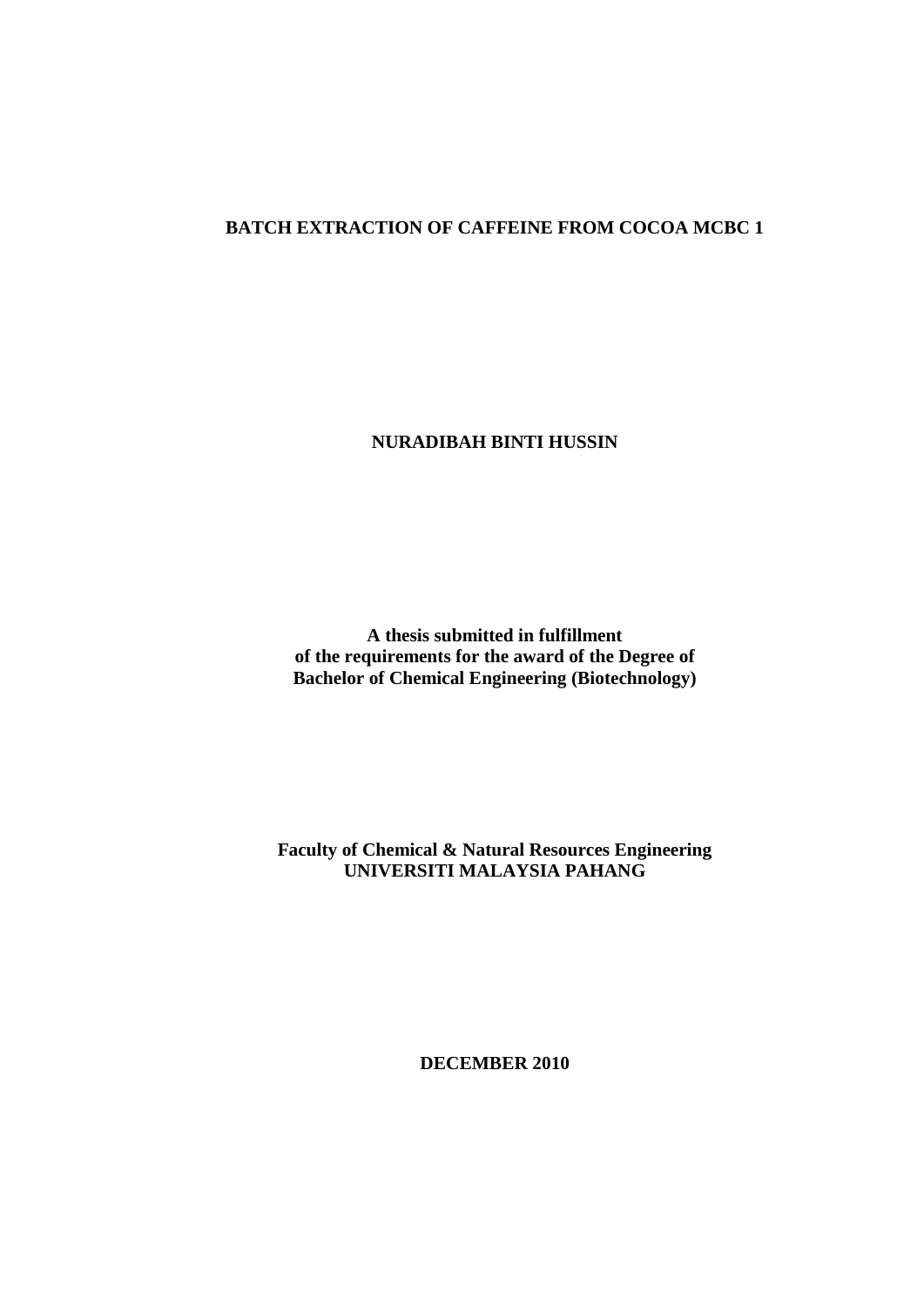#### **ABSTRACT**

Caffeine is naturally occurring substances found in the leaves seeds of fruits of a group of compounds known as methylxanthines. The most commonly known source of caffeine is coffee and cocoa seeds. However, cocoa seeds have received limited attention as a source for caffeine since it widely used as a source to make a cocoa powder and chocolate. The caffeine extraction from cocoa seeds will be another way to fulfill demand for caffeine. The objectives of this research is to extract the caffeine from Cocoa MCBC I Seeds by the effect of different extraction time, particle size of cocoa seeds powder and ratio of cocoa seeds-solvent towards yields of caffeine by using batch system. This research was divided into five main steps which are the sample preparation, leaching of caffeine, liquid-liquid extraction, drying of caffeine and analysis the crude caffeine using High Performance Liquid Chromatography (HPLC). Extraction yield increase towards the increasing of extraction time. Meanwhile, extraction yield of caffeine increased when using the smallest particle size of cocoa. However, the best ratio of cocoa seeds-solvent to get the highest extraction yield was 1:5. Besides that, either using lower ratio or higher ratio than 1:5, the extraction yield cannot achieve as higher as 1:5 cocoa-solvent ratio. As a conclusion, caffeine can be extracted from cocoa MCBC 1 seeds by using batch system. 60 minutes of extraction time, 400 of the particle size of cocoa seeds powder and 1:5 ratio of cocoa seed-solvent gives highest extraction yield of caffeine.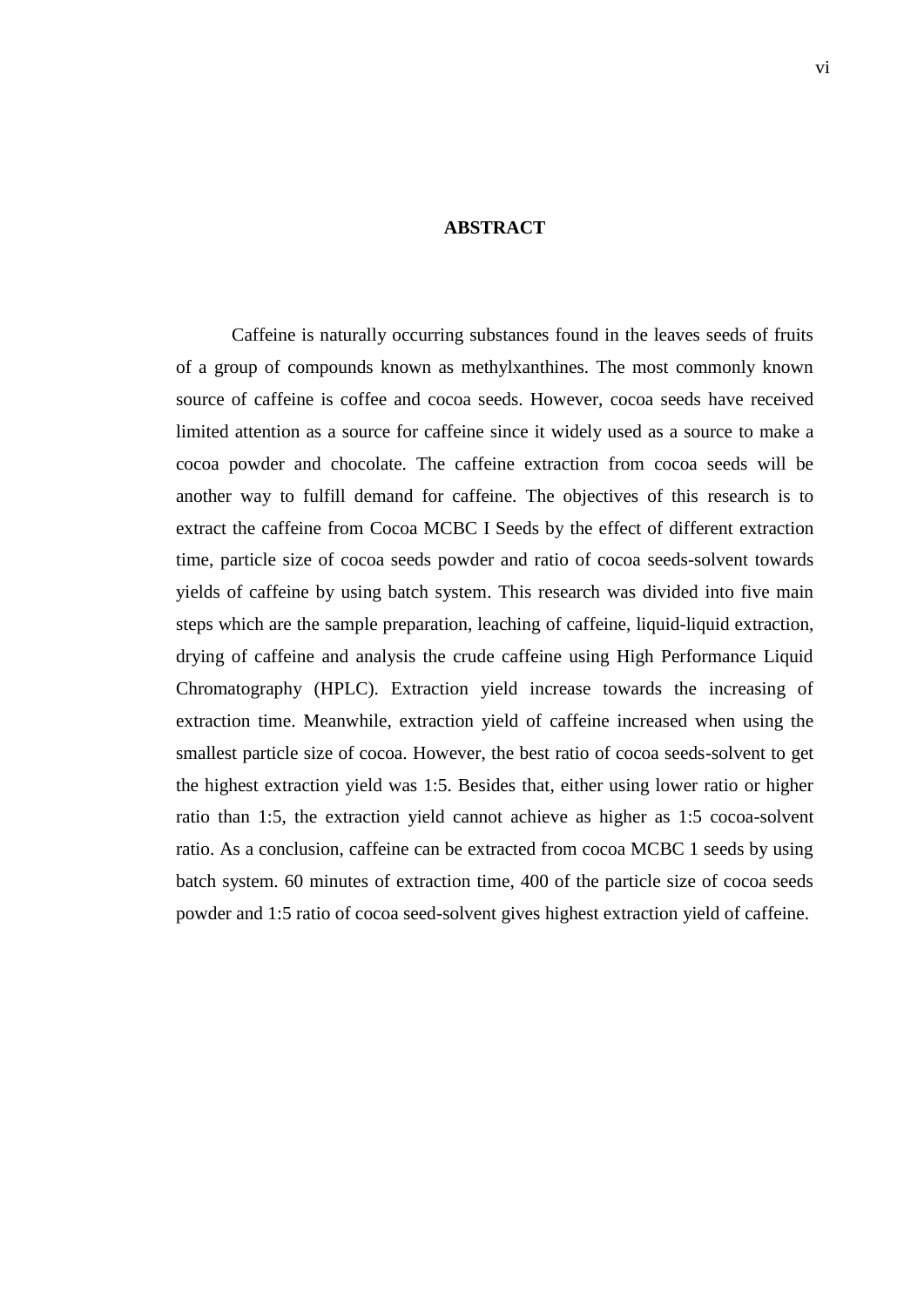#### **ABSTRAK**

Kafein adalah zat alami yang ditemui dalam daun, biji buah-buahan dari kumpulan sebatian yang dikenali sebagai methylxanthines. Sumber yang biasa bagi kafein adalah kopi dan biji koko. Namun begitu, biji koko kurang mendapat perhatian sebagai sumber kafein kerana banyak digunakan sebagai sumber untuk membuat serbuk koko dan coklat. Ekstrak kafein daripada koko merupakan satu cara lain untuk memenuhi permintaan terhadap kafein. Penyelidikan ini bertujuan untuk mengekstrak kafein daripada biji koko MCBC1 dengan memanipulasi waktu ekstrak, saiz serbuk koko dan nisbah biji koko-pelarut terhadap hasil kafein dengan menggunakan sistem batch. Penyelidikan ini dibahagikan kepada lima bahagian utama iaitu penyediaan sampel, ekstrak kafein dari sampel ke cecair, ekstrak ceceir ke cecair, pengeringan kafein dan analisi kafein menggunakan *High Performance Liquid Chromatography (HPLC)*. Hasil ekstrak meningkat seiring penigkatan masa ekstrak. Namun begitu, hasil ekstrak menurun apabila saiz sampel meningkat. Nisbah biji koko-pelarut yang terbaik yang mendapatkan hasil ekstrak yang tinggi adalah 1:5. Kesimpulannya, kafein boleh dihasilkan dari biji koko MCBC 1 melalui sistem batch. 60 minit masa ekstraksi, 400 dari saiz zarah serbuk biji koko dan nisbah 1:5 biji koko-pelarut memberikan hasil ekstraksi tertinggi kafein.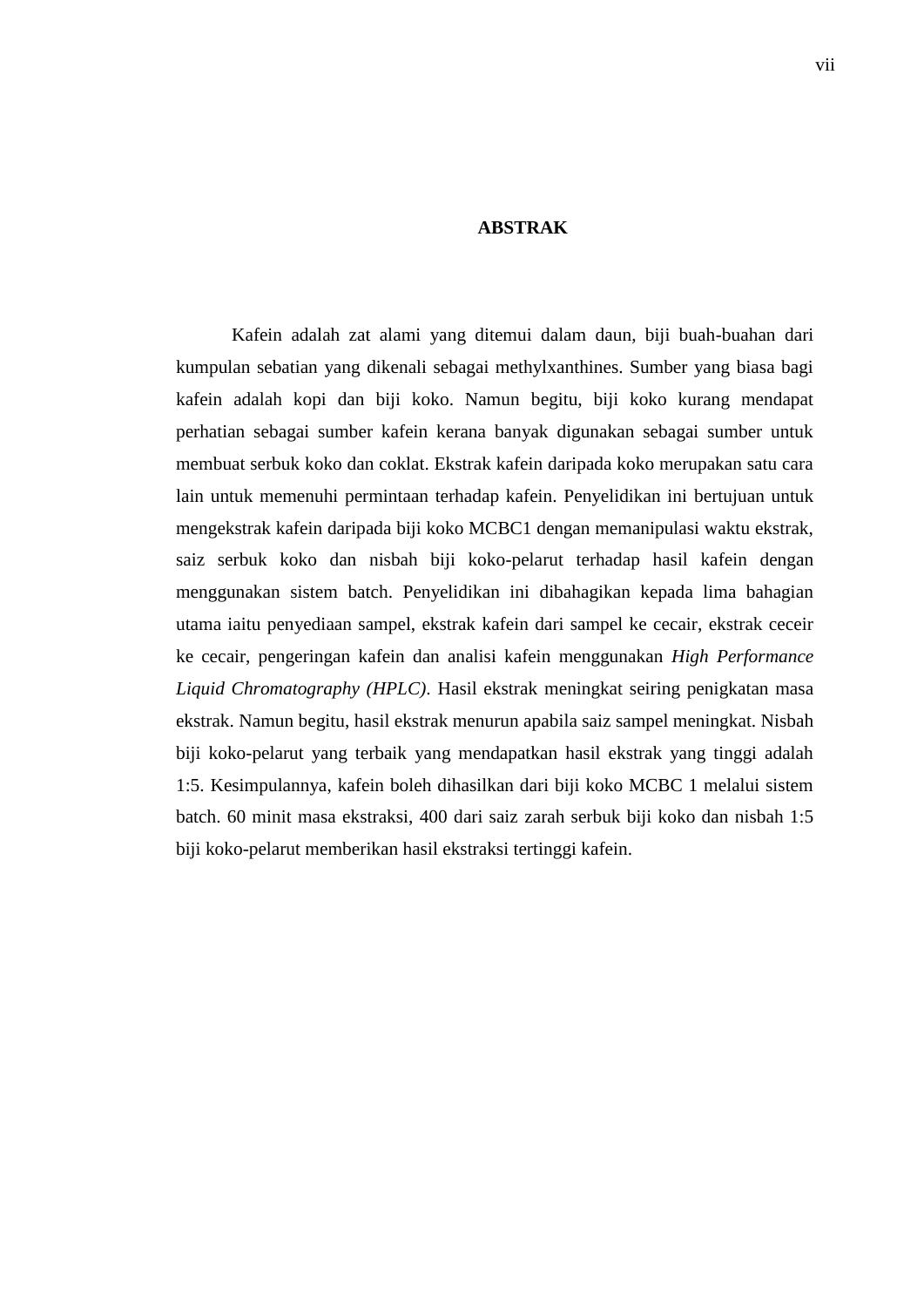### **TABLE OF CONTENTS**

| <b>CHAPTER</b> | <b>TITLE</b>                              | <b>PAGE</b>    |
|----------------|-------------------------------------------|----------------|
|                | <b>SUPERVISOR'S DECLARATION</b>           | $\mathbf{ii}$  |
|                | <b>STUDENT'S DECLARATION</b>              | iii            |
|                | <b>DEDICATION</b>                         | iv             |
|                | <b>ACKNOWLEDGEMENTS</b>                   | V              |
|                | <b>ABSTRACT</b>                           | vi             |
|                | <b>ABSTRAK</b>                            | vii            |
|                | <b>TABLE OF CONTENTS</b>                  | viii           |
|                | <b>LIST OF TABLES</b>                     | xi             |
|                | <b>LIST OF FIGURES</b>                    | xii            |
|                | <b>LIST OF ABBREVIATIONS/TERMINOLOGY/</b> | xiii           |
|                | <b>SYMBOLS</b>                            |                |
|                | <b>LIST OF APPENDICES</b>                 | xiv            |
| $\mathbf{1}$   | <b>INTRODUCTION</b>                       | 1              |
|                | <b>Background of Study</b><br>1.1         | $\mathbf{1}$   |
|                | <b>Problem Statement</b><br>1.2           | $\overline{2}$ |
|                | Objectives<br>1.3                         | 3              |
|                | Scope<br>1.4                              | 3              |
|                | Significant of Research<br>1.5            | 3              |
| $\overline{2}$ | <b>LITERATURE REVIEW</b>                  | 4              |
|                | Cocoa<br>2.1                              | 4              |
|                | 2.2<br>Caffeine                           | 7              |
|                | Decaffeination<br>2.3                     | 11             |
|                | Analysis of Caffeine<br>2.4               | 12             |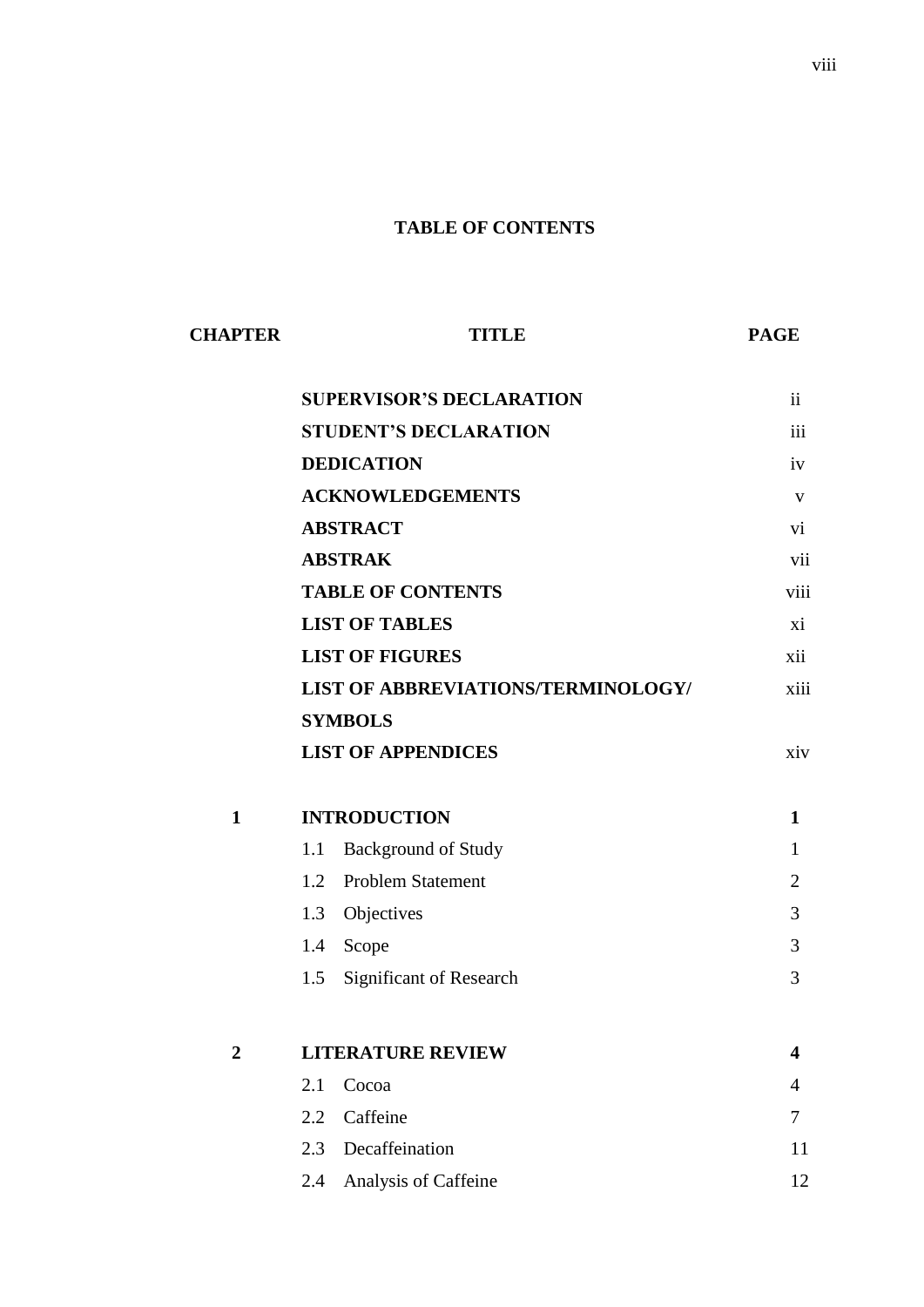|     |                  |           |                                                                                                                                                                                            | 14                                                                                                                                                                                                                                                                                                                                                                                                     |  |  |
|-----|------------------|-----------|--------------------------------------------------------------------------------------------------------------------------------------------------------------------------------------------|--------------------------------------------------------------------------------------------------------------------------------------------------------------------------------------------------------------------------------------------------------------------------------------------------------------------------------------------------------------------------------------------------------|--|--|
| 3.1 | Material         |           |                                                                                                                                                                                            | 14                                                                                                                                                                                                                                                                                                                                                                                                     |  |  |
| 3.2 |                  |           |                                                                                                                                                                                            |                                                                                                                                                                                                                                                                                                                                                                                                        |  |  |
| 3.3 | Apparatus        |           |                                                                                                                                                                                            |                                                                                                                                                                                                                                                                                                                                                                                                        |  |  |
| 3.4 | Equipments       |           |                                                                                                                                                                                            | 15                                                                                                                                                                                                                                                                                                                                                                                                     |  |  |
| 3.5 |                  |           |                                                                                                                                                                                            | 16                                                                                                                                                                                                                                                                                                                                                                                                     |  |  |
| 3.6 |                  |           |                                                                                                                                                                                            | 19                                                                                                                                                                                                                                                                                                                                                                                                     |  |  |
| 3.7 |                  |           |                                                                                                                                                                                            | 20                                                                                                                                                                                                                                                                                                                                                                                                     |  |  |
| 3.8 |                  |           |                                                                                                                                                                                            | 20                                                                                                                                                                                                                                                                                                                                                                                                     |  |  |
| 3.9 |                  |           |                                                                                                                                                                                            | 21                                                                                                                                                                                                                                                                                                                                                                                                     |  |  |
|     |                  |           |                                                                                                                                                                                            | 22                                                                                                                                                                                                                                                                                                                                                                                                     |  |  |
|     |                  |           |                                                                                                                                                                                            | 23                                                                                                                                                                                                                                                                                                                                                                                                     |  |  |
|     |                  |           |                                                                                                                                                                                            |                                                                                                                                                                                                                                                                                                                                                                                                        |  |  |
|     | 3.11.1 Reagents  |           |                                                                                                                                                                                            | 23                                                                                                                                                                                                                                                                                                                                                                                                     |  |  |
|     | 3.11.2 Apparatus |           |                                                                                                                                                                                            | 23                                                                                                                                                                                                                                                                                                                                                                                                     |  |  |
|     | 3.11.3 Method    |           |                                                                                                                                                                                            | 24                                                                                                                                                                                                                                                                                                                                                                                                     |  |  |
|     | 3.11.3.1         |           |                                                                                                                                                                                            | 24                                                                                                                                                                                                                                                                                                                                                                                                     |  |  |
|     |                  |           |                                                                                                                                                                                            |                                                                                                                                                                                                                                                                                                                                                                                                        |  |  |
|     |                  |           | Preparation of Stock                                                                                                                                                                       |                                                                                                                                                                                                                                                                                                                                                                                                        |  |  |
|     |                  |           | <b>Solution from Standard</b>                                                                                                                                                              | 24                                                                                                                                                                                                                                                                                                                                                                                                     |  |  |
|     |                  |           | Caffeine                                                                                                                                                                                   |                                                                                                                                                                                                                                                                                                                                                                                                        |  |  |
|     |                  |           | Preparation of Standard                                                                                                                                                                    | 24                                                                                                                                                                                                                                                                                                                                                                                                     |  |  |
|     |                  |           | <b>Solution for Analysis</b>                                                                                                                                                               |                                                                                                                                                                                                                                                                                                                                                                                                        |  |  |
|     | 3.11.3.2         |           |                                                                                                                                                                                            | 25                                                                                                                                                                                                                                                                                                                                                                                                     |  |  |
|     |                  |           |                                                                                                                                                                                            |                                                                                                                                                                                                                                                                                                                                                                                                        |  |  |
|     | 3.11.3.3         |           |                                                                                                                                                                                            | 25                                                                                                                                                                                                                                                                                                                                                                                                     |  |  |
|     |                  |           |                                                                                                                                                                                            |                                                                                                                                                                                                                                                                                                                                                                                                        |  |  |
|     | 3.11.3.4         |           |                                                                                                                                                                                            | 26                                                                                                                                                                                                                                                                                                                                                                                                     |  |  |
|     |                  |           |                                                                                                                                                                                            | 27                                                                                                                                                                                                                                                                                                                                                                                                     |  |  |
| 4.1 |                  |           |                                                                                                                                                                                            | 27                                                                                                                                                                                                                                                                                                                                                                                                     |  |  |
|     |                  | Chemicals | <b>MATERIAL AND METHOD</b><br>Preparation of Sample<br>Leaching of Caffeine<br>Drying of Caffeine<br>3.10 Analysis of Caffeine<br>3.11.3.1.1<br>3.11.3.1.2<br><b>RESULT AND DISCUSSION</b> | Flow Chart of Methodology<br>Liquid-liquid Extraction of Caffeine<br>3.11 Preparation of Chemical and Standard Caffeine,<br>Mobile Phase and Vial for HPLC<br>Preparation of Caffeine Standard<br>Solution<br>Preparation of Mobile Phase (Mix<br>Water with Glacial Acetic Acid)<br>Preparation of Mobile Phase<br>(MethanolHPLC grade)<br>Preparation of Sample<br><b>Result Generated from HPLC</b> |  |  |

| 4.2 Determination of Caffeine Concentration and Extraction | -27 |
|------------------------------------------------------------|-----|
| Yield in Sample                                            |     |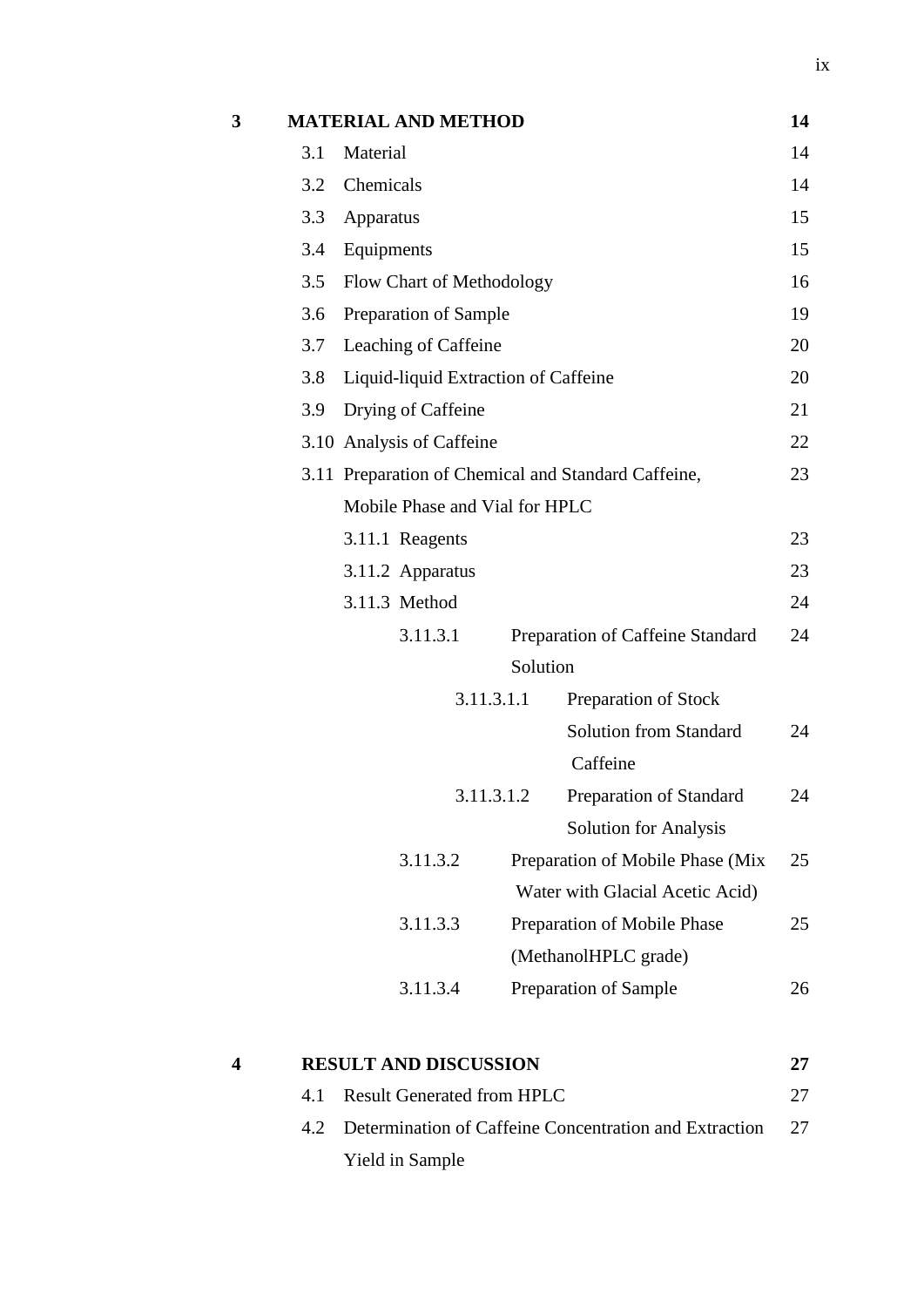| <b>Effect Parameter towards Extraction Yield</b><br>4.3 |     |             | 29                                                     |    |  |  |
|---------------------------------------------------------|-----|-------------|--------------------------------------------------------|----|--|--|
|                                                         |     | 4.3.1       | <b>Extraction Time</b>                                 | 29 |  |  |
|                                                         |     | 4.3.2       | Particle Size of Cocoa Powder                          | 30 |  |  |
|                                                         |     | 4.3.3       | Cocoa Seed-Solvent Ratio                               | 32 |  |  |
| 5                                                       |     |             | <b>CONCLUSION AND RECOMMENDATION</b>                   | 34 |  |  |
|                                                         | 5.1 | Conclusion  |                                                        | 34 |  |  |
|                                                         | 5.2 |             | Recommendation                                         | 35 |  |  |
| <b>REFERENCES</b>                                       |     |             |                                                        | 36 |  |  |
| <b>APPENDICES</b>                                       |     |             |                                                        | 42 |  |  |
| A                                                       |     |             | <b>Result Generated from HPLC</b>                      | 42 |  |  |
| B                                                       |     |             | <b>Standard Curve of Caffeine</b>                      | 44 |  |  |
| $\mathcal{C}$                                           |     |             | The Concentration and Extraction Yield of Caffeine for | 45 |  |  |
|                                                         |     | Each Sample |                                                        |    |  |  |
| D                                                       |     |             | <b>Result from HPLC</b>                                |    |  |  |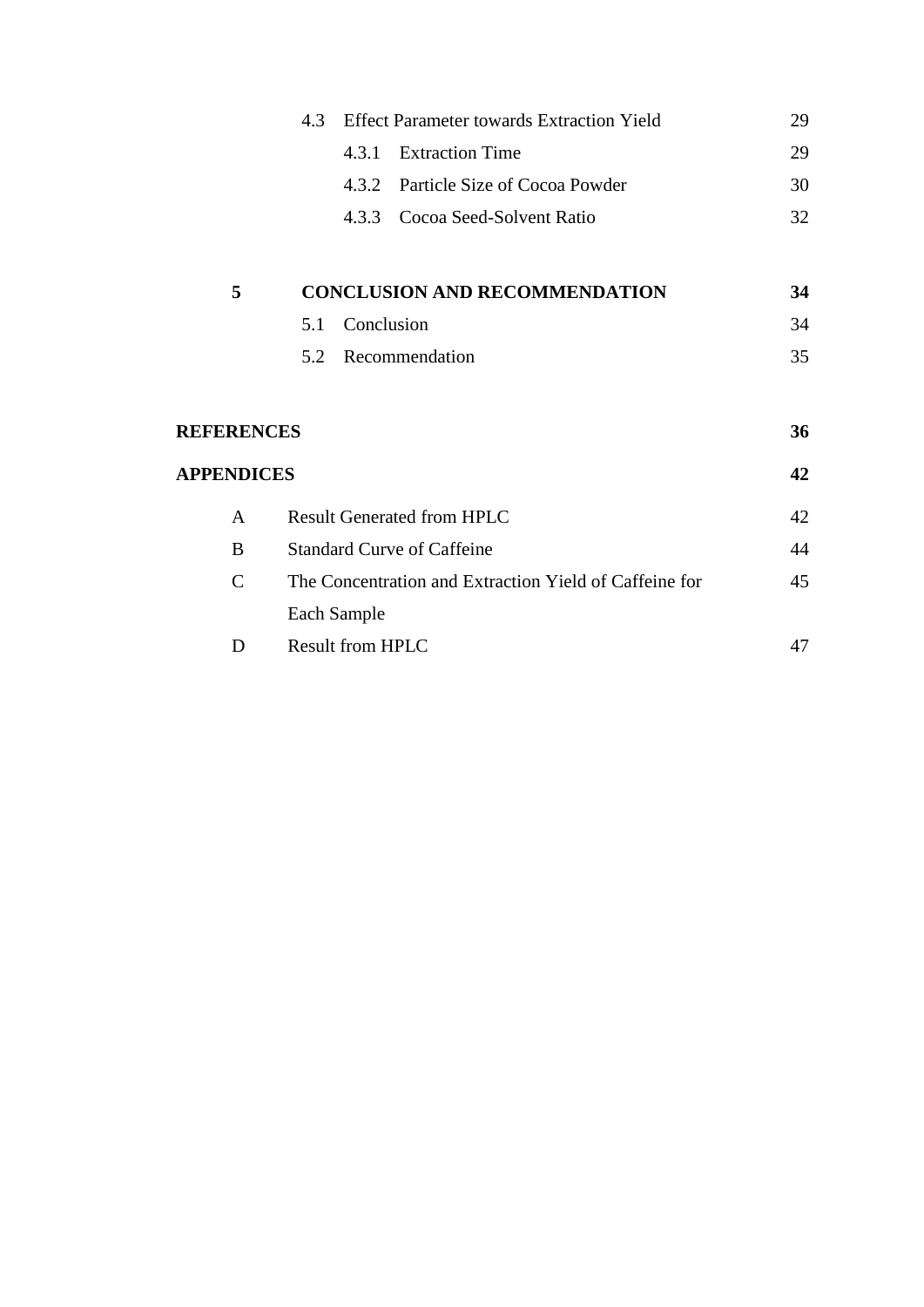## **LIST OF TABLES**

| <b>TABLES</b> | TITLE                                            | <b>PAGE</b> |
|---------------|--------------------------------------------------|-------------|
| NO.           |                                                  |             |
| 2.1           | <b>Chemical Composition in Cocoa Beans</b>       |             |
| 2.2           | Composition of Cocoa versus Chocolate (in %)     |             |
| 2.3           | Caffeine Content of Food Products as Reported by | 10          |
|               | <b>Various Sources</b>                           |             |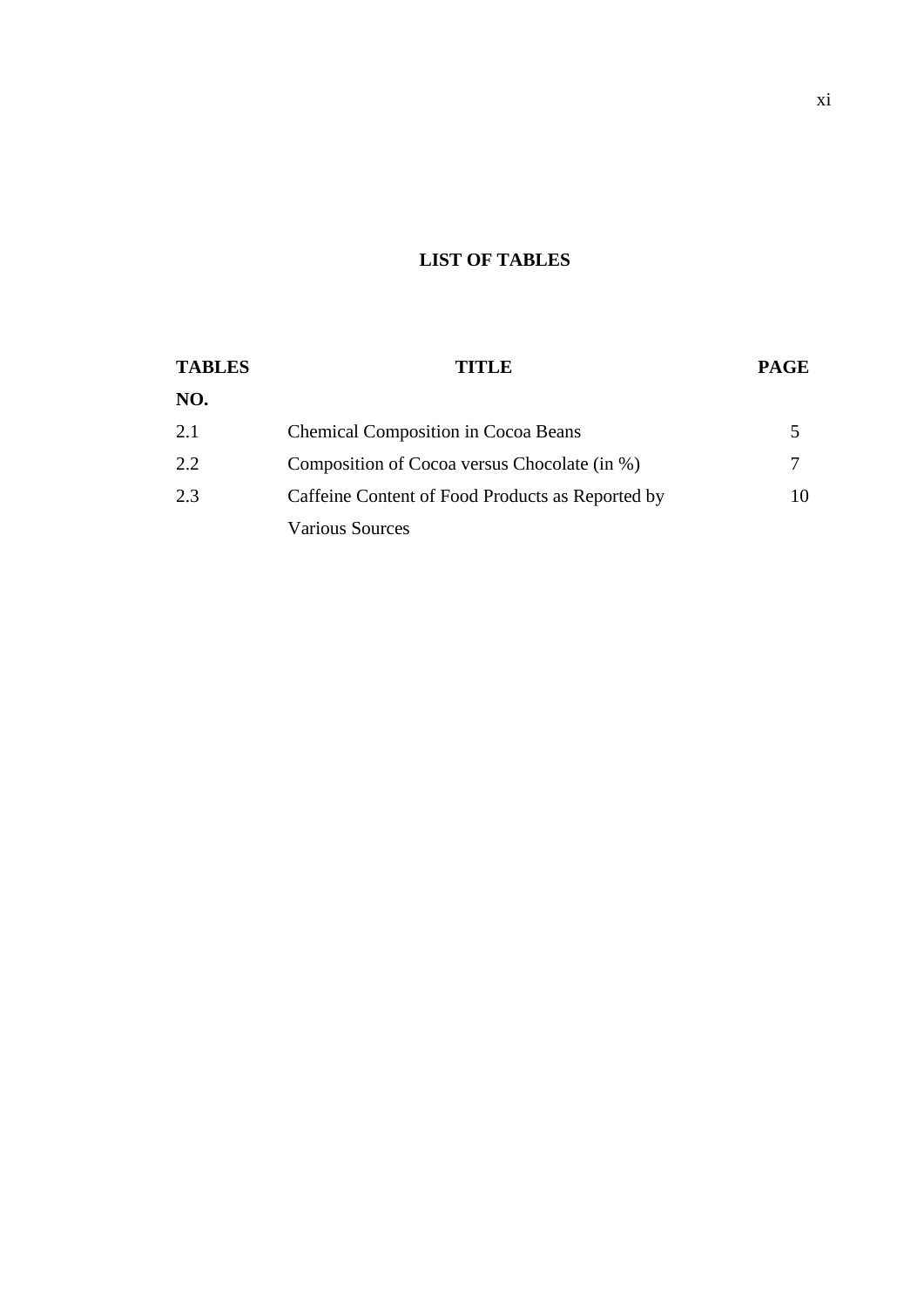# **LIST OF FIGURES**

| <b>FIGURE</b> | TITLE                                                |    |  |
|---------------|------------------------------------------------------|----|--|
| NO            |                                                      |    |  |
| 2.1           | <b>Fermented and Roasted Cocoa</b>                   | 6  |  |
| 2.2           | <b>Structure of Caffeine</b>                         | 8  |  |
| 3.1           | Flow of Method for Sample Preparation                | 15 |  |
| 3.2           | Flow of Method for Leaching of Caffeine              | 16 |  |
| 3.3           | Flow of Method for Liquid-liquid Extraction of       | 17 |  |
|               | Caffeine                                             |    |  |
| 3.4           | Flow of Method for Drying of Caffeine                | 17 |  |
| 3.5           | Flow of Method for Analysis of Caffeine              | 18 |  |
| 3.6           | Cocoa after Drying and Grind                         | 18 |  |
| 3.7           | Rotary Evaporator                                    | 21 |  |
| 3.8           | HPLC used to analyze the Caffeine.                   | 21 |  |
| 4.1           | Graph of Extraction Yield against Extraction Time.   | 29 |  |
| 4.2           | Graph of Extraction Yield against Particle Size of   | 30 |  |
|               | Cocoa Powder                                         |    |  |
| 4.3           | Graph of Extraction Yield against Cocoa Seed-Solvent | 32 |  |
|               | Ratio                                                |    |  |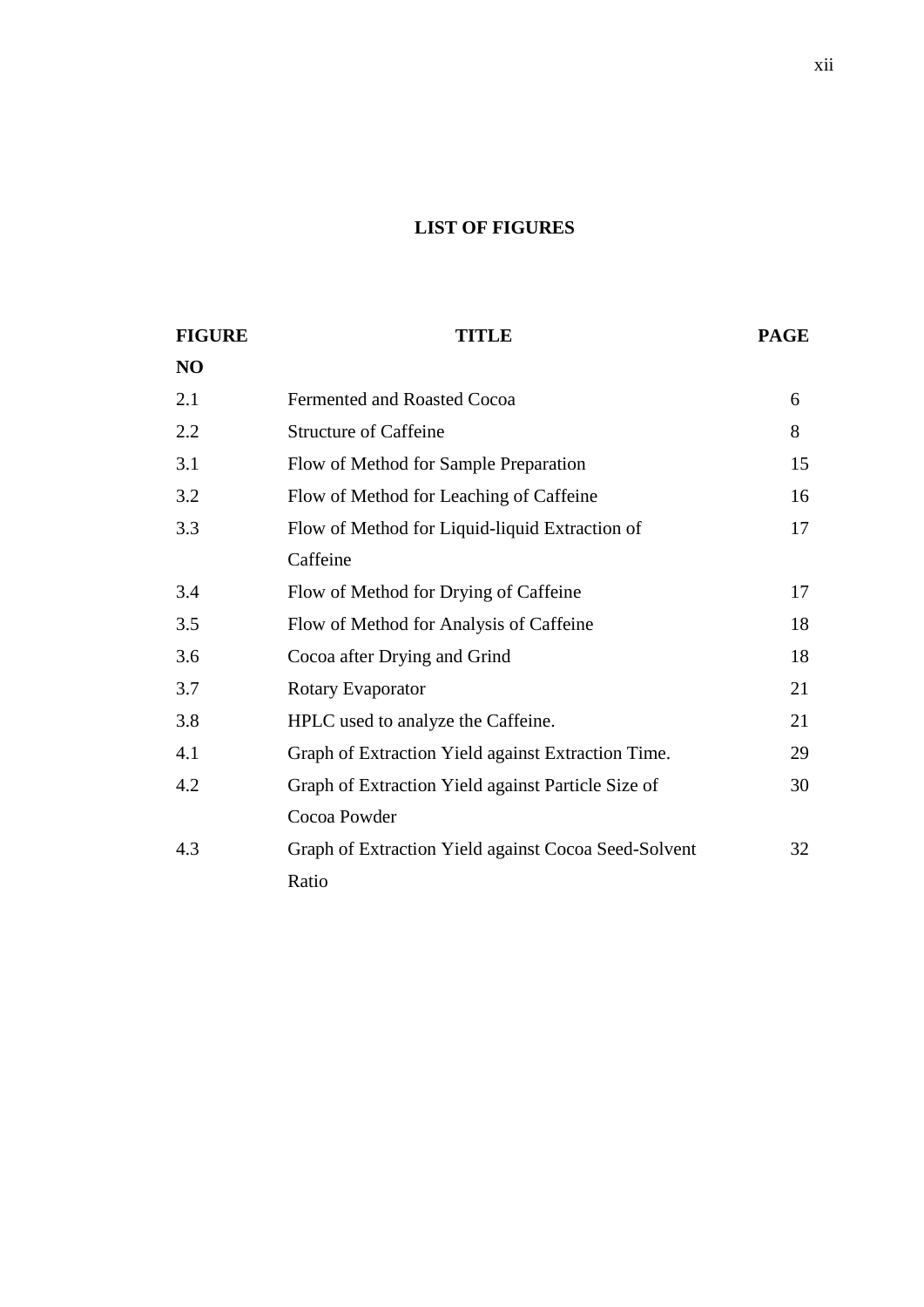# **LIST OF ABBREVIATIONS/TERMINOLOGY/SYMBOLS**

| $\mathbf{o}$  | - Degree                                         |  |  |
|---------------|--------------------------------------------------|--|--|
| $\%$          | - Percent                                        |  |  |
| $\mu$ g/ml    | - Microgram per milliliter                       |  |  |
| $\mu$ m       | - Micrometer                                     |  |  |
| $\mathcal{C}$ | - Celsius (Temperature)                          |  |  |
| et al.        | - And others                                     |  |  |
| g             | - Gram                                           |  |  |
| GC            | - Gas Chromatography                             |  |  |
| <b>HPLC</b>   | - High Performance Liquid Chromatography         |  |  |
| m             | - Meter                                          |  |  |
| <b>MCBC</b>   | - Malaysian Cocoa Board Clone                    |  |  |
| min           | - Minute                                         |  |  |
| ml            | - Milliliter                                     |  |  |
| mg            | - Milligram                                      |  |  |
| M             | - Mole                                           |  |  |
| SPE-HPLC      | - Solid Phase Extraction-High Performance Liquid |  |  |
|               | Chromatography                                   |  |  |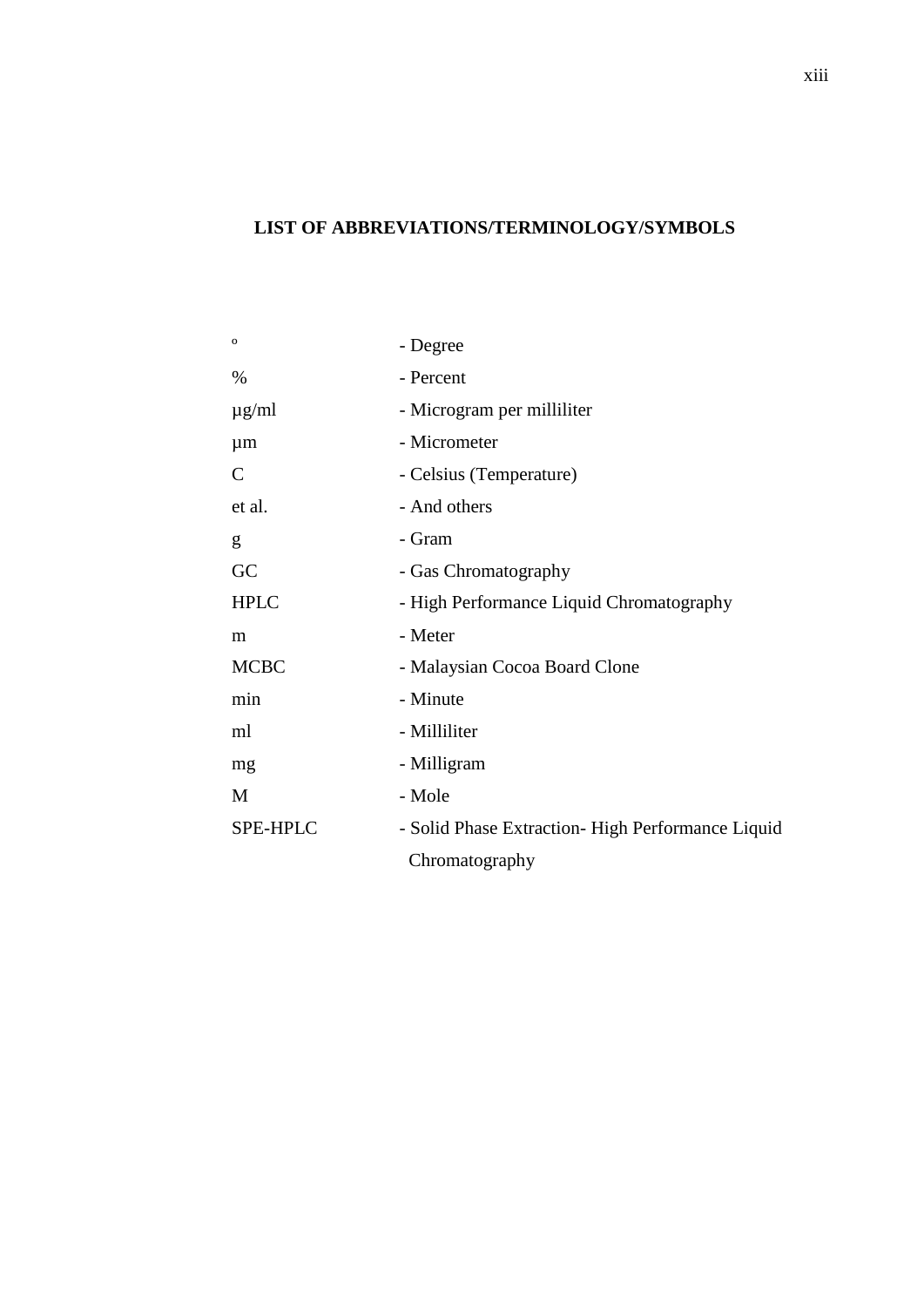# **LIST OF APPENDICES**

| <b>APPENDIX</b><br>NO. | <b>TITLE</b>                                           | <b>PAGE</b> |
|------------------------|--------------------------------------------------------|-------------|
| $\overline{A}$         | <b>Result Generated from HPLC</b>                      | 42          |
| B                      | <b>Standard Curve of Caffeine</b>                      | 44          |
| $\mathcal{C}$          | The Concentration and Extraction Yield of Caffeine for | 45          |
|                        | Each Sample                                            |             |
| D                      | <b>Result from HPLC</b>                                |             |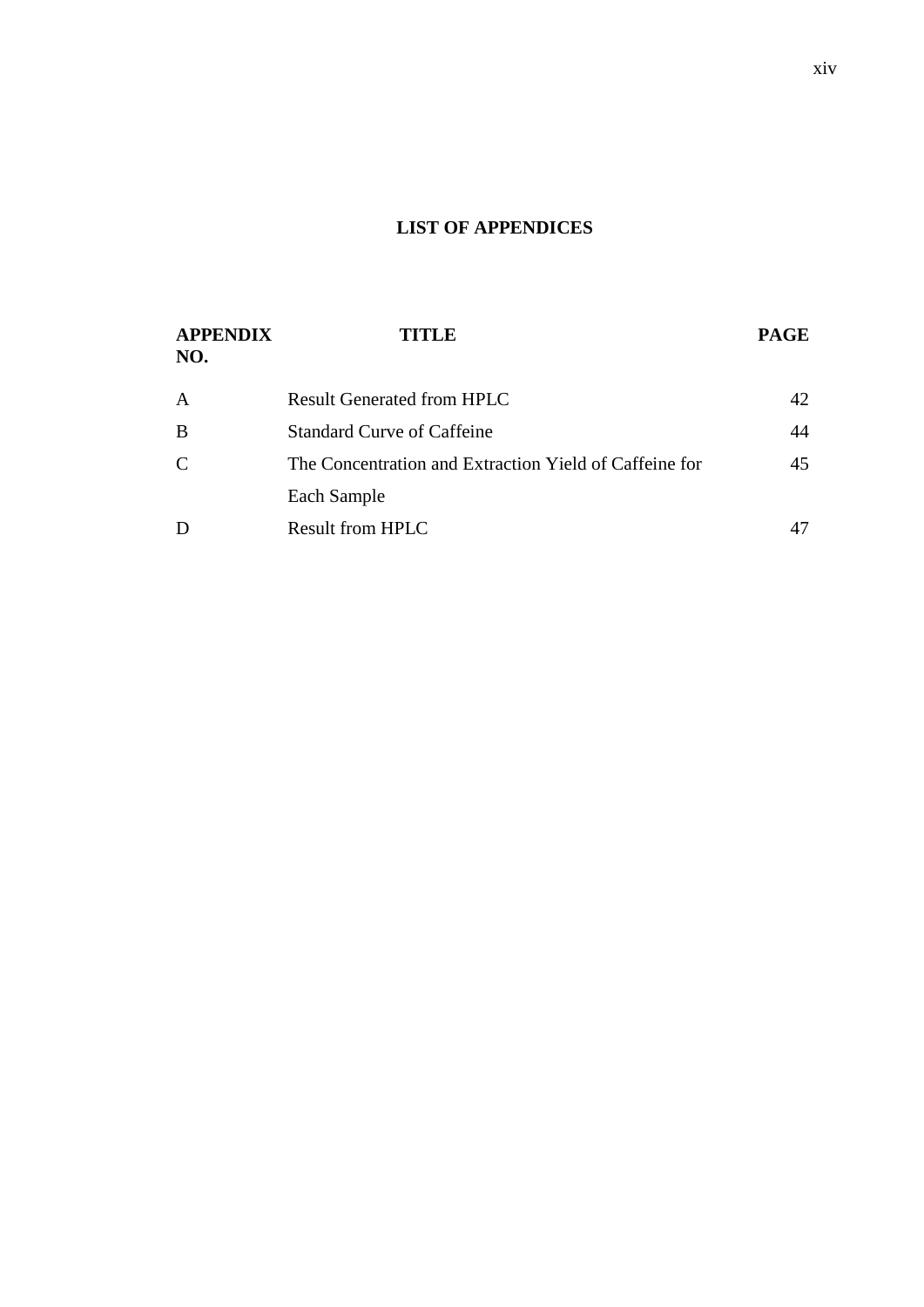#### **CHAPTER 1**

#### **INTRODUCTION**

This introduction gives the idea about the rationale and general understanding of the research. This chapter discovers the subtopic of background of study problem statement research objectives, scope of research and significance of research.

#### **1.1 Background of Study**

The quality of the cocoa beans depends on many factors such as the genotype, the agronomic management, the soil factors, the climatic conditions, and the most importantly the post harvest technology (Brunetto et al., 2007). Cocoa based foods are consumed worldwide and have been shown to be very nutritious, containing substantial amounts of amino acids, except methionine and arginine. Vitamins, minerals and fat are also presence a high proportion. Cocoa products contain many physiologically active compounds. The high level of fat contributes to the high gross energy content of the cocoa bean. Despite its high with nutrition value, the presence of caffeine and thebromine alkaloids may limits its potential as a nourishing food (Beckett, 1988).

Caffeine is naturally occurring substance found in the leaves, seeds or fruits of over 63 plants species worldwide and is part of a group of compounds known as methylxanthines. The most commonly known sources of caffeine are coffee, cocoa beans, cola nuts and tea leaves. Caffeine is pharmacologically active substance and depending on the dose, can be mild central nervous system stimulant. Caffeine does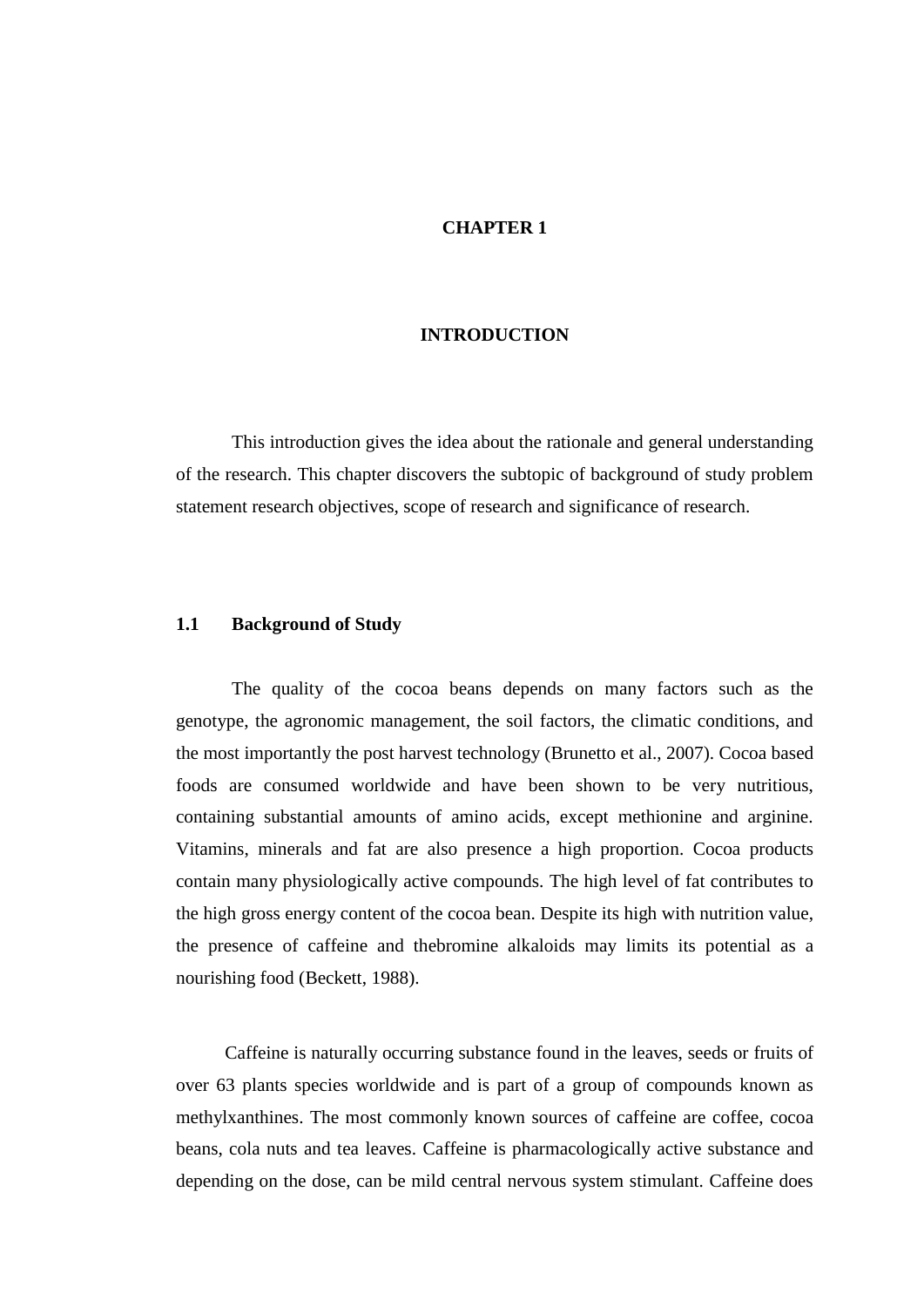not accumulate in the body over the course of time and is normally excreted within several hours of consumption (Barone and Roberts, 1996).

Decaffeination is a popular term in present modern world in order to optimize the caffeine contains in various sources. This is simply use of a solvent, which extract caffeine. For this purpose, the currently available solvents are chloroform, methyl chloride, ethyl acetate, super critical carbon dioxide and others (Mumin et al., 2006).

### **1.2 Problem Statement**

Caffeinated products have been consumed by humans since prehistoric times. Today, most of the world's population, regardless of geographical location, gender, age, or culture consumes caffeine daily. With increasing use of caffeine in the beverage and pharmaceutical industries, demand for caffeine continues to increase. Natural sources of caffeine used today include tea leaves and coffee beans. A naturally occurring source of caffeine that has received limited attention is the seed of cocoa tree. This is because nowadays, cocoa are widely used to make cocoa powder and chocolate. The caffeine extraction from cocoa seeds will be another way to fulfill demand for caffeine.

### **1.3 Objectives**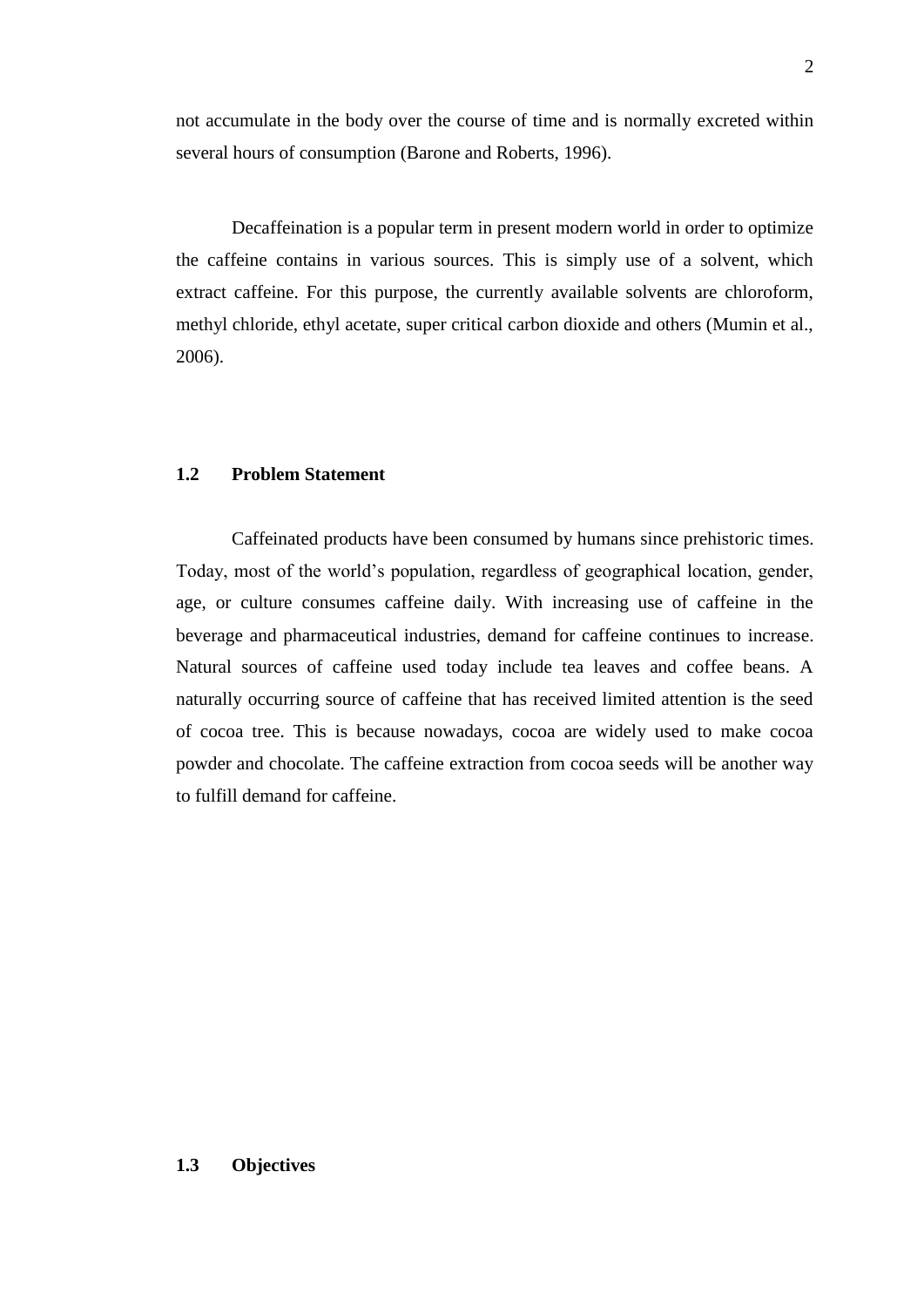The current research is done to achieve the following objectives:

- i) To extract the caffeine from cocoa MCBC I seeds using batch system.
- ii) To investigate the effect of extraction time, particle size of sample and cocoa seed-solvent ratio towards extraction yield of caffeine.

#### **1.4 Research Scope**

The scopes of this research are:

- i) Extraction of caffeine using batch system.
- ii) Investigate effect of extraction time, particle size of sample and cocoa seed-solvent ratio towards extraction yield of caffeine.
- iii) Analysis of crude caffeine using High Performance Liquid Chromatography (HPLC).

#### **1.5 Significance of Research**

This research created another application for cocoa seeds except as a chocolate and cocoa powder. Cocoa also can be use as a raw material for caffeine. It can fulfill demand for caffeine. Extract the caffeine composition in this research is from new breed which is Cocoa *MCBC I*.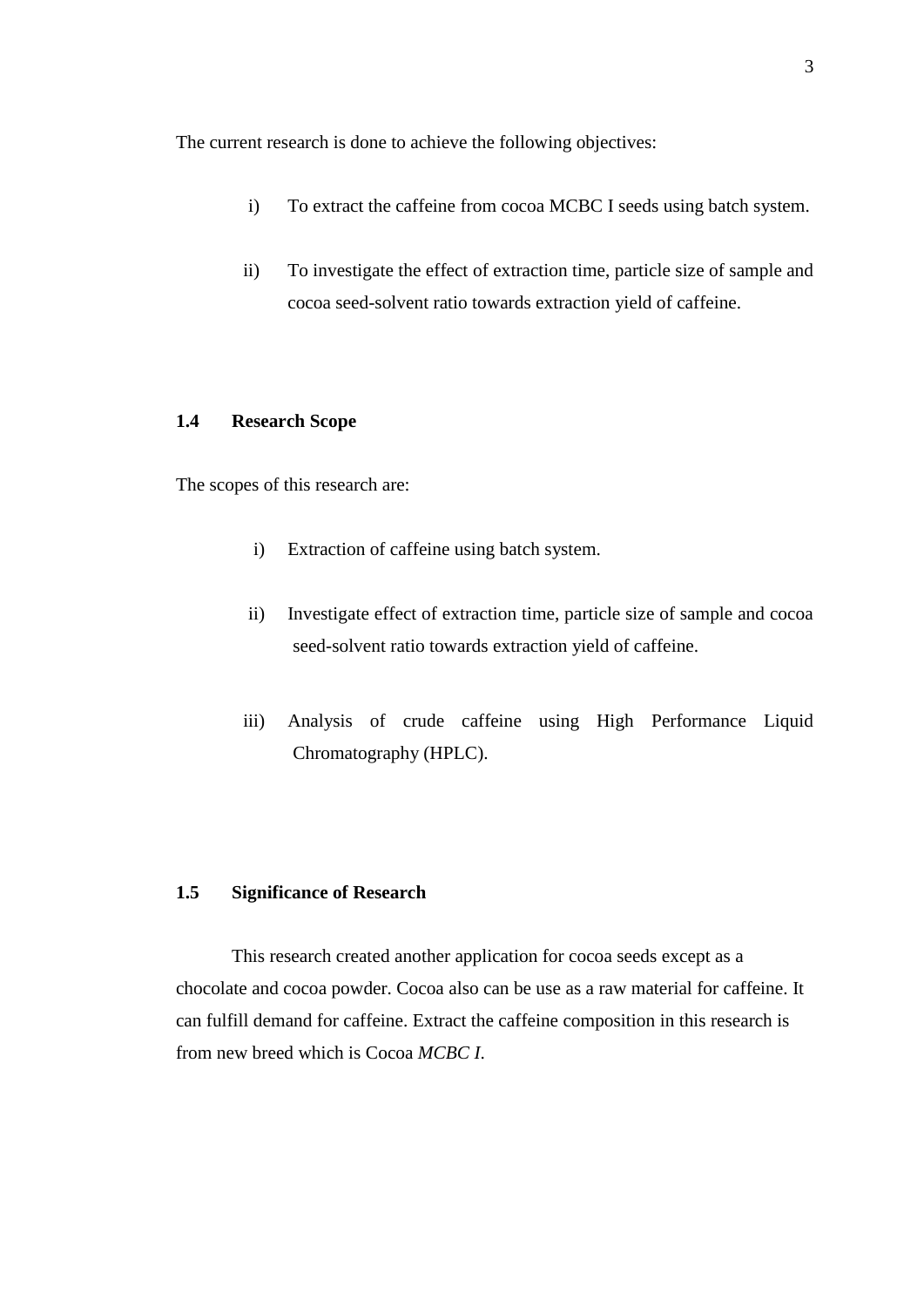#### **CHAPTER 2**

### **LITERATURE REVIEW**

#### **2.1 Cocoa**

The cocoa tree also known as Theobroma Cocoa is a native of the dense tropical forests of the Amazon where it grows in conditions of semishade, warmth, and high humidity. The genus of Theobroma consists of over twenty species.

Botanically, the term "cocoa" refers to the tree and its fruits. Cocoa describes the bulk commercial dried fermented beans, as well as the powder produced from the beans. The tree can only be cultivated within fairly narrow limits of altitude, latitude and humidity.

The cultivation of 75 percent of the world's cocoa lies within eight degree of either side of the equator, with exceptions in some areas to about 18 degrees north or south. The optimum growing temperature for cocoa tree is between 18 to 32ºC. (Wood, 1985).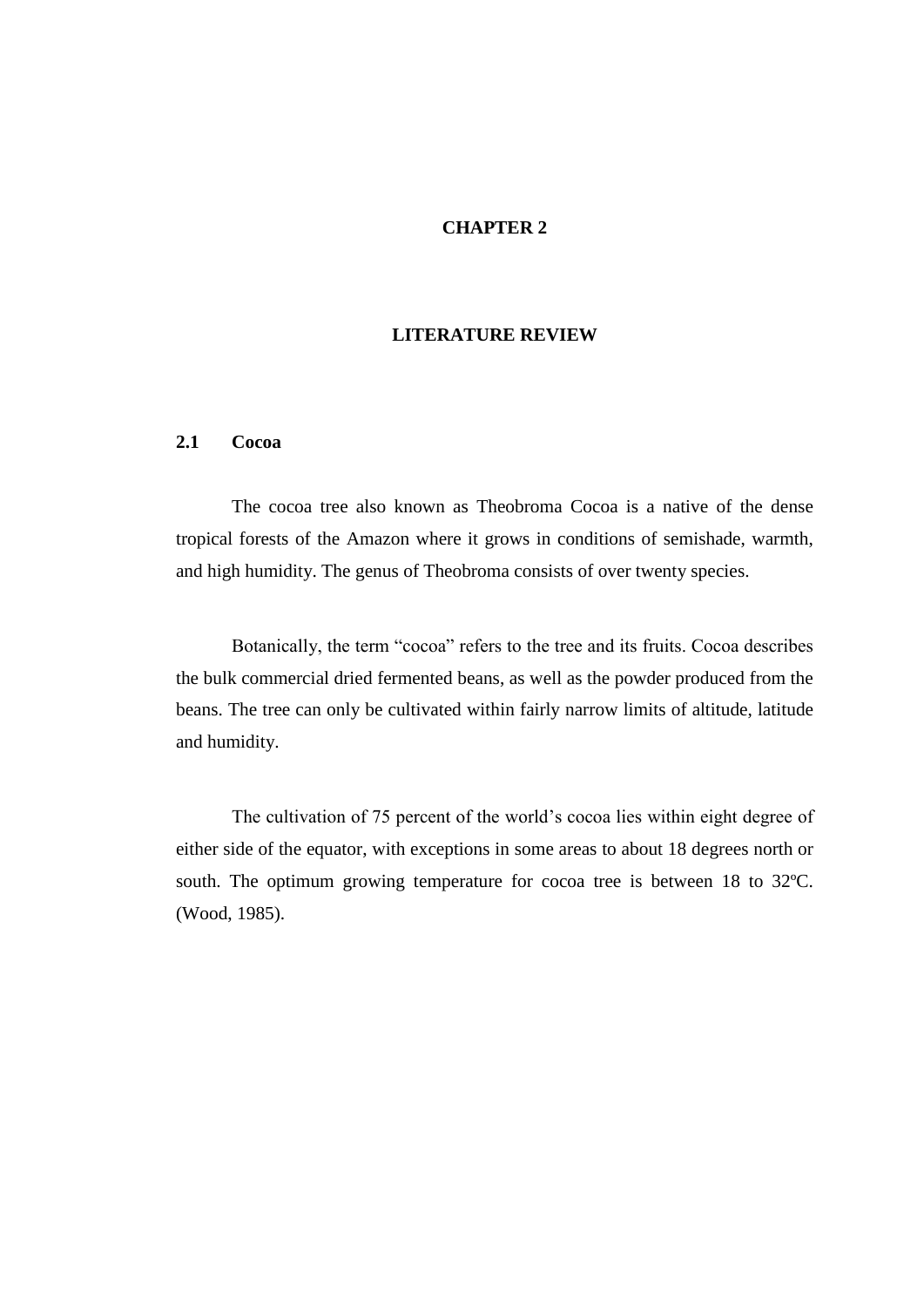|                               |          |                             |        |               |        |               |     |        | Pearson (1981) |          |
|-------------------------------|----------|-----------------------------|--------|---------------|--------|---------------|-----|--------|----------------|----------|
|                               |          | Knapp and Churchm an (1937) |        | Fincke (1965) |        | Jensen (1931) |     | Nib, % |                | Shell, % |
|                               | Nib, %   | Shell, %                    | Nib, % | Shell, %      | Nib, % | Shell, %      | Max | Min    | Max            | Min      |
| Water*                        | 2.1      | 3.8                         | 5.     | 11            | 3.9    | 8.1           | 3.2 | 2.3    | 6.6            | 3.7      |
| Fat (cocoa butter, shell fat) | 54.7     | 3.4                         | 54     | 3             | 63.2   | 3             | 57  | 48     | 5.9            | 1.7      |
| Ash                           | 2.7      | 8.1                         | 2.6    | 6.5           | 3.1    | 7.6           | 4.2 | 2.6    | 20.7           | 7.1      |
| <b>Nitrogen</b>               |          |                             |        |               |        |               |     |        |                |          |
| Total nitrogen                | 2.2      | 2.8                         | 2.1    | 2.6           |        | 2.6           | 2.5 | 2.2    | 3.2            | 1.7      |
| Protein nitrogen              | 1.3      | 2.1                         |        |               |        |               |     |        |                |          |
| Theobromine                   | 1.4      | 1.3                         | 1.2    | 0.8           | 1.3    |               | 1.3 | 0.8    | 0.9            | 0.2      |
| Protein                       |          |                             | 11.6   | 13.5          | 13.9   | 15.9          |     |        |                |          |
| Caffeine                      | 0.07     | 0.1                         | 0.2    |               |        |               | 0.7 | 0.1    | 0.3            | 0.04     |
| Carbohydrates                 |          |                             |        |               |        |               |     |        |                |          |
| Glucose                       | 0.1      | 0.1                         |        |               |        |               |     |        |                |          |
| Sucrose                       | $\bf{0}$ | 0                           | 1      |               |        |               |     |        |                |          |
| Starch                        | 6.1      | No true<br>starch           | 6      |               | 6      |               | 9   | 6.5    | 5.2            | 3.4      |
| Pectine                       | 4.1      | 8                           |        |               |        |               |     |        |                |          |
| Crude fiber                   | 2.1      | 18.6                        | 2.6    | 16.5          | 2.7    | 14.8          | 3.2 | 2.2    | 19.2           | 12.8     |
| Cellulose                     | 1.9      | 13.7                        | 9      |               |        |               |     |        |                |          |
| Pentosans                     | 1.2      | 7.1                         | 1.5    | 6             | 1.4    | 8             |     |        |                |          |
| Mucilage and gums             | 1.8      | 9                           |        |               |        |               |     |        |                |          |
| Tannins                       |          |                             |        | 9             |        |               |     |        |                |          |

**Table 2.1:** Chemical Composition of Cocoa Beans

\* Water content can vary according to the degree of drying or roasting.

Source: Bernard, 1999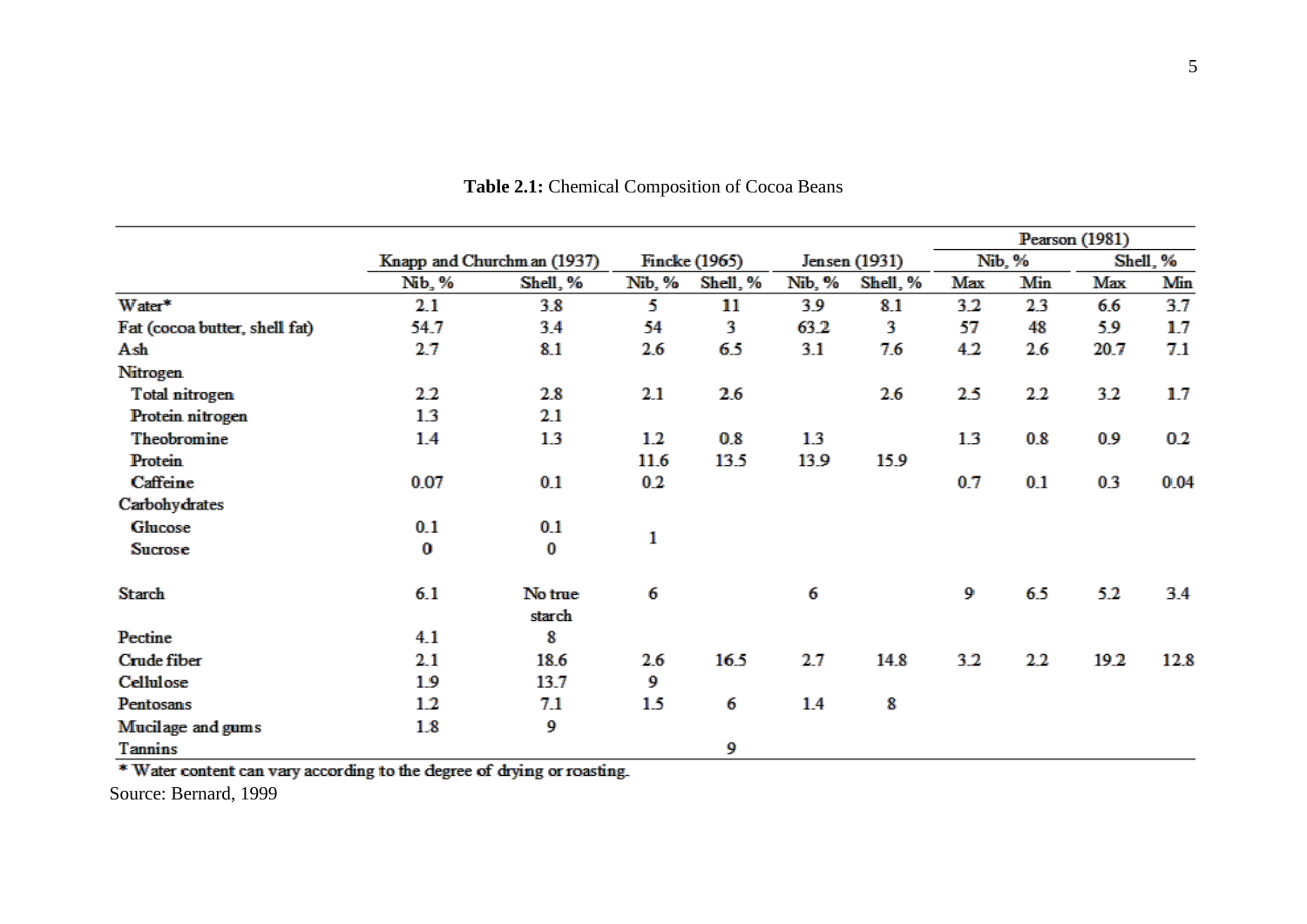Cocoa tree grow from seed through three stages of development. The early stages of grow involve the initial growth of the seed. The cocoa initially germinates and pushes the cotyledons about an inch above the surface of the soil and then it produces the first leaves.

The next stage gives the plant further vertical growth until fan branches appear. The number of these sideways growths can vary depending on the variety. The growth of the fan branches forms a jorquette. Further vertical growth depends on chupons, the branches that normally develop on the main trunk and that grow up above the fan branches. The chupons may then form a new jorquette with their own fan branches. The height of the tree is typically between eight and ten meters (Dand., 1999).



**Figure 2.1**: Fermented and Roasted Cocoa

The most visible use of cocoa is in candies and drinks. Its solids form are ground into powder and its oil is extracted and converted into cocoa butter, these two ingredients can be mixed with sugar, milk, flour and a variety of other common goods to create chocolate bars, cakes and other sweets. In addition, raw cocoa beans are sometimes eaten for their flavonoids to improved cardiovascular health (Eric et al., 2006).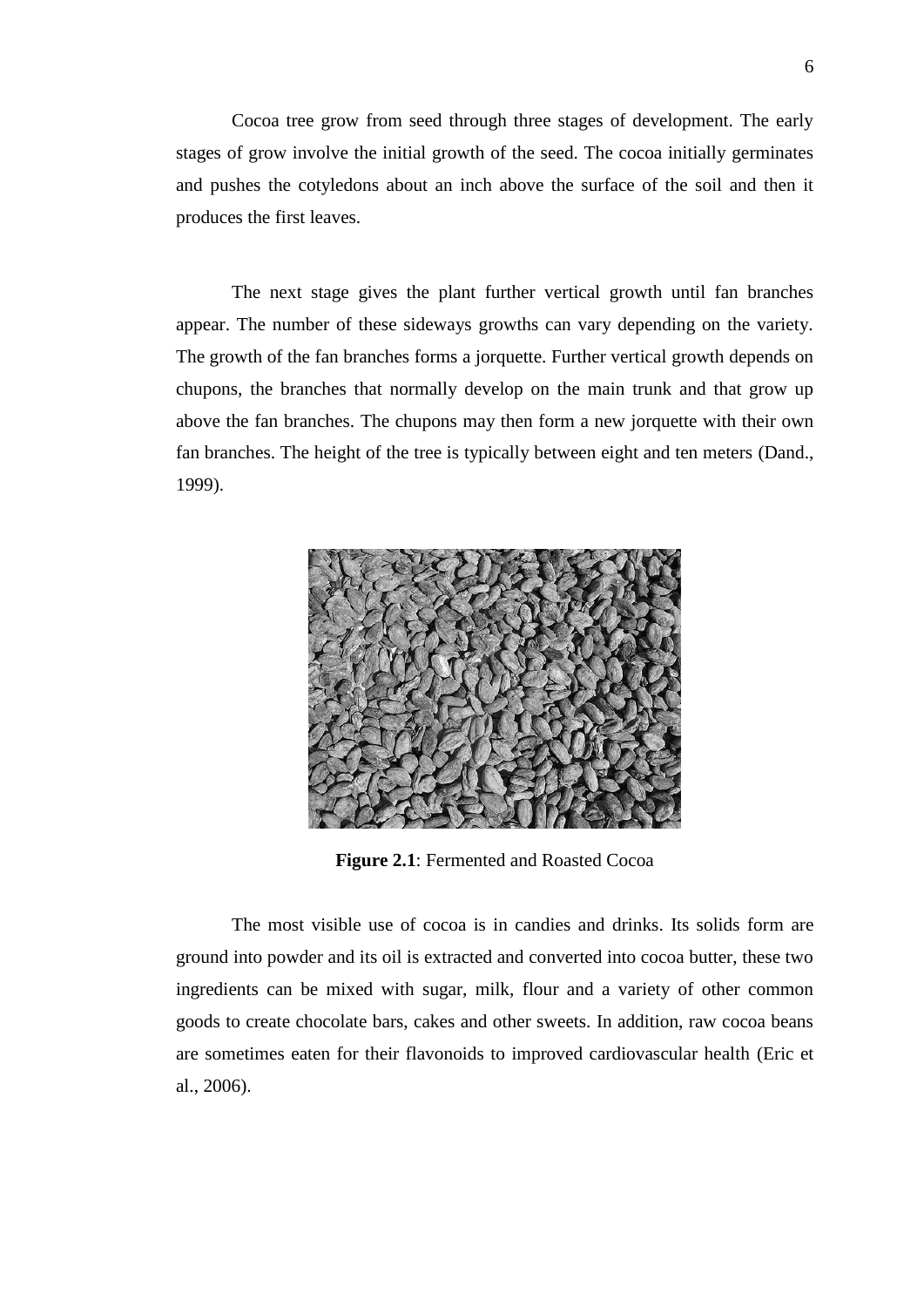Cocoa butter is used for pharmaceuticals. It is used for encapsulating certain drugs because it can be stored sadely and dissolved readily in the body. Naturally resists rancidity compound in cocoa makes it ideal for products such as cosmetics and soap. A study by Young and Jewell shown that topical application of vitamin E in cocoa can be used to reduce stretch marks and scar removal.

|               | Cocoa Beans | Cocoa Butter | Dark Chocolate |
|---------------|-------------|--------------|----------------|
| Proteins      | 18.0        | 6.4          | 6.0            |
| Lipids        | 56.0        | 54.0         | 27.0           |
| Carbohydrates | 13.5        | 28.0         | 54.0           |
| Water         | 3.0         | 2.0          | 1.0            |
| Theobromine   | 1.45        | 1.1          | 0.5            |
| C1.1affeine   | 0.05        | 0.5          | 0.07           |
| Theophylline  | -           |              | 0.001          |

**Table 2.2**: Composition of Cocoa versus Chocolate (in %)

\*This average values are subject to considerable variations Source: Hesse, 2002

#### **2.2 Caffeine**

Caffeine is the world's most popular drug, easily surpassing nicotine and alcohol. Caffeine is the only addictive psychoactive substance that has overcome resistance and disapproval around the world that it is freely available almost everywhere, sold without license and even added to beverages intended for children (Bennet and Bonnie, 2001).

Caffeine (1,3,7-trimethylxanthine, guaranine) is a plant-derived alkaloid. Caffeine, theophylline, theobromine and paraxanthine are usually easily to detect in toxicological samples due to dietary exposure to caffeine. The average cup of coffee or tea in United State is reported to contain between 40 and 150 mg of caffeine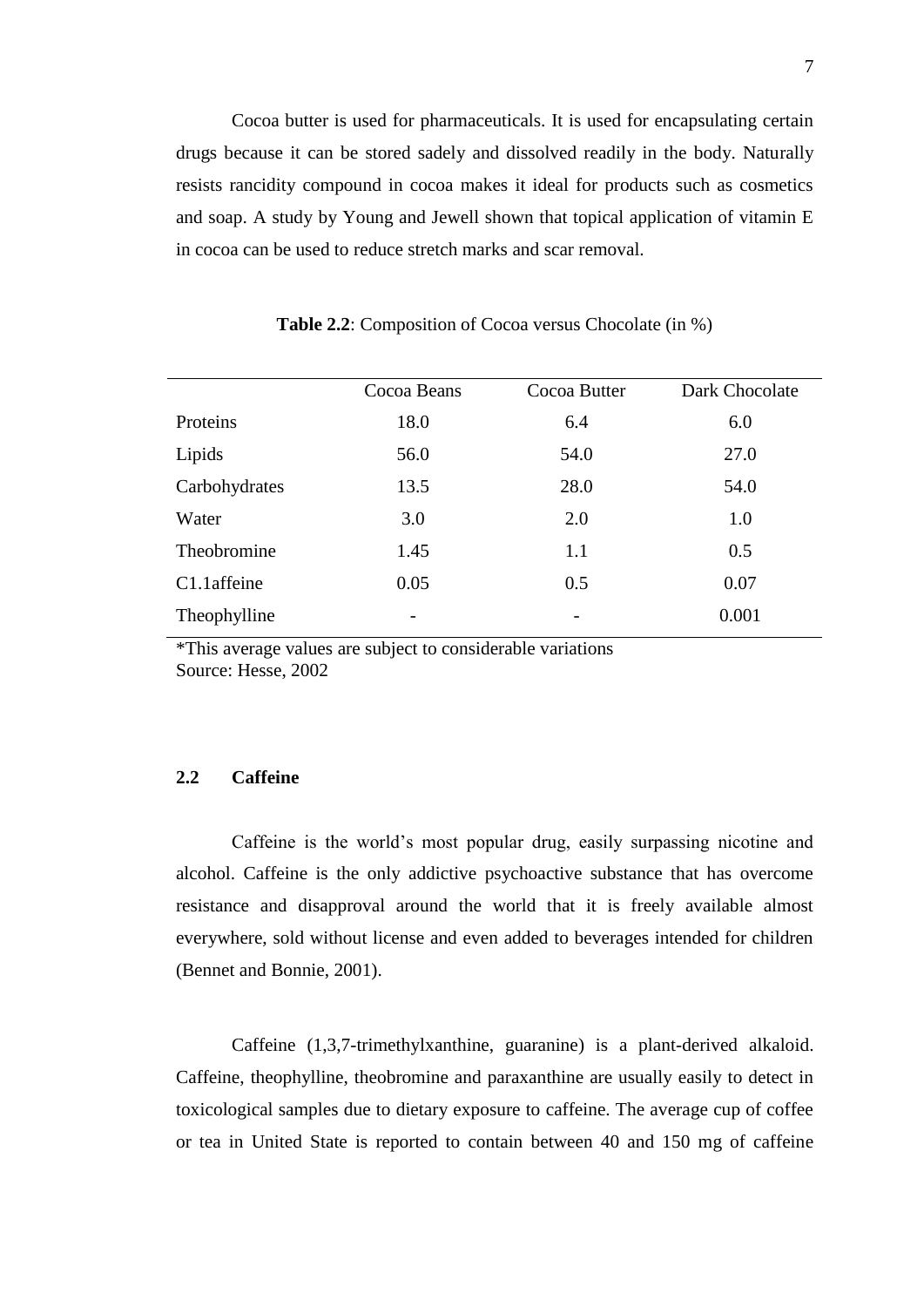(Baselt, 2004) although special coffees may contain much higher doses of caffeine (McCusker, 2003).

Caffeine is an alkaloid of the methylxanthine family. In its pure state, it is an intensely bitter white powder. Its chemical formula is  $C_8H_{10}N_4O_2$ , its systematic name is 1, 3, 7-trimethylxanthine (Arnaud, 1987) and its chemical formula is shown below.



**Figure 2.2:** Structure of Caffeine

Pure caffeine occurs as odorless, white, fleecy masses, glistening needles of powder. Its molecular weight is 194.19g, melting point is 236 0C, point at which caffeine sublimes is 1780C at atmospheric pressure, pH is 6.9 (1% solution), specific gravity is 1.2, volatility is 0.5%, vapor pressure is 760 mm Hg at 178 0C, solubility in water is 2.17%, vapor density 6.7 (Clementz and Dailey, 1988).

Methylxanthine or caffeine contents in many food and beverages have been determined, including coffee, tea, carbonated beverages, some chocolate products, caffeinated water and chewing gum (Hoch, 1998). Most of the research has focused on the caffeine content in coffee, tea, and cola beverages.

However, less data exist on the methylxanthine contents in chocolate foods and beverages. Caffeine and theobromine contents have been reported for some chocolate products including commercial hot chocolate, bakery products, chocolate milk, and cocoa powder. However, methylxanthine concentration data in cocoa are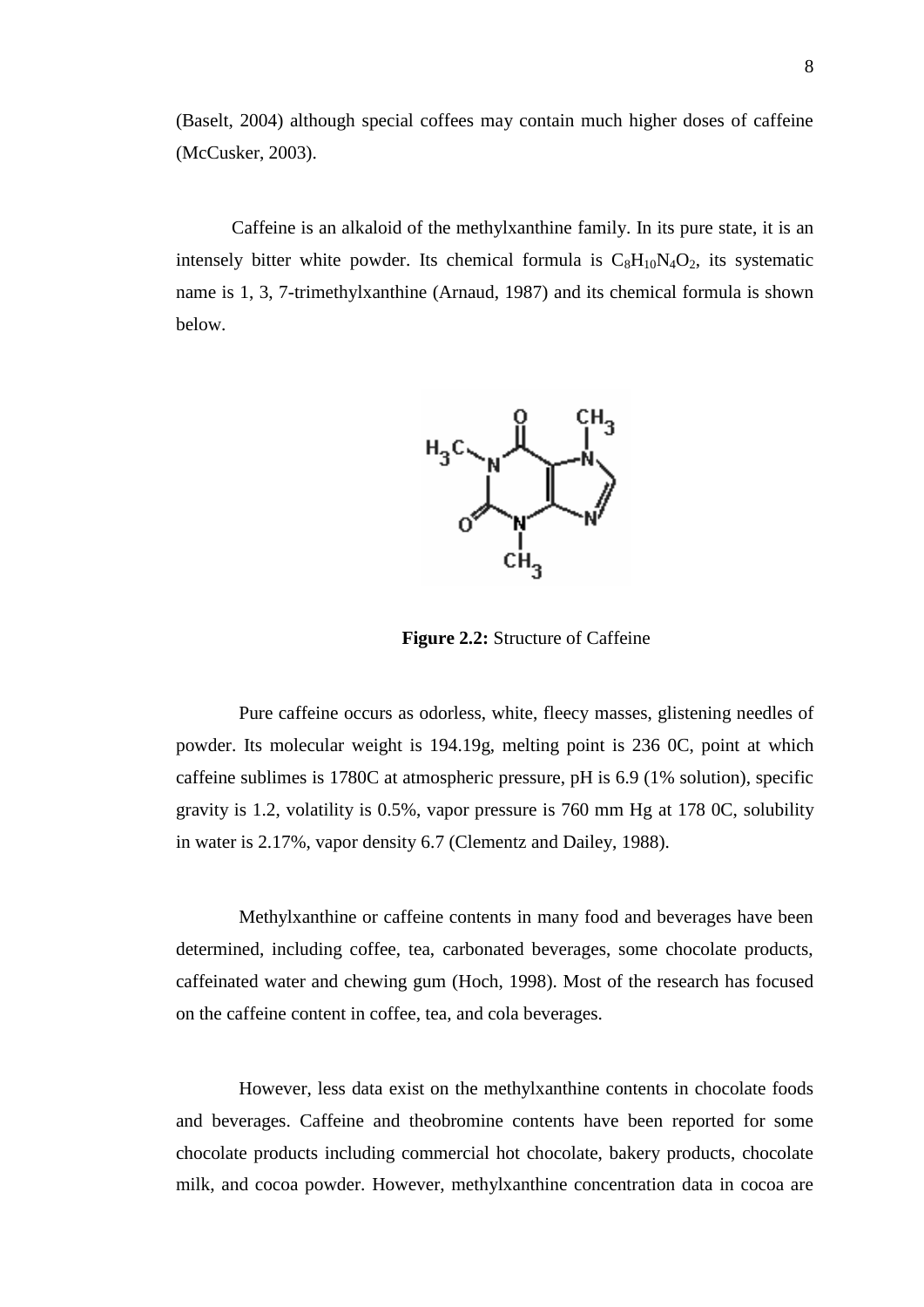presented as an average of several unspecified brands or varieties and do not provide detailed information on specific products (Austin et al., 2001).

Austin et al., 2001 investigated that the methyxanthine contents in the chocolate products (cereal and toaster pastry) were lower than other chocolate dessert products such as pudding and cookies. However, the amount of caffeine in all the product tested was quite low as compared with coffee, tea, and cola products.

Caffeine is among the drugs that have been deliberately used for stimulants effects by athletes. It is listed as a banned drug by the International Olympic Committee because of its effects upon performance. Caffeine can be used wisely or it can be used foolishly like any other drug. People who take excessive amount of caffeine through their consumption of tea and coffee can experience various unpleasant side effects as a result. Usually they fail to recognize these as toxic effects. Caffeine can cause headaches, insomnia, dizziness, trembling, diarrhea, breathlessness and anxiety symptoms. It also has various toxic effects on the heart. These can include palpitations, rapid pulse or irregular pulse rate, and when consumed in large amounts, it can lead to increased blood pressure (Gossop, 2007).

Since it acts as stimulants of the central nervous, muscle and circular system, this compound has become a valuable agent for human body. Although caffeine has been extensively consumed in pharmaceuticals, soft beverages, etc, it is creates health risk in children, pregnant women and some patient. Therefore, obtaining of caffeine and decaffeination of food become highly important. It can be synthesized from chloroacetic acid or uric acid (Metin and Hacer, 2004., 2009).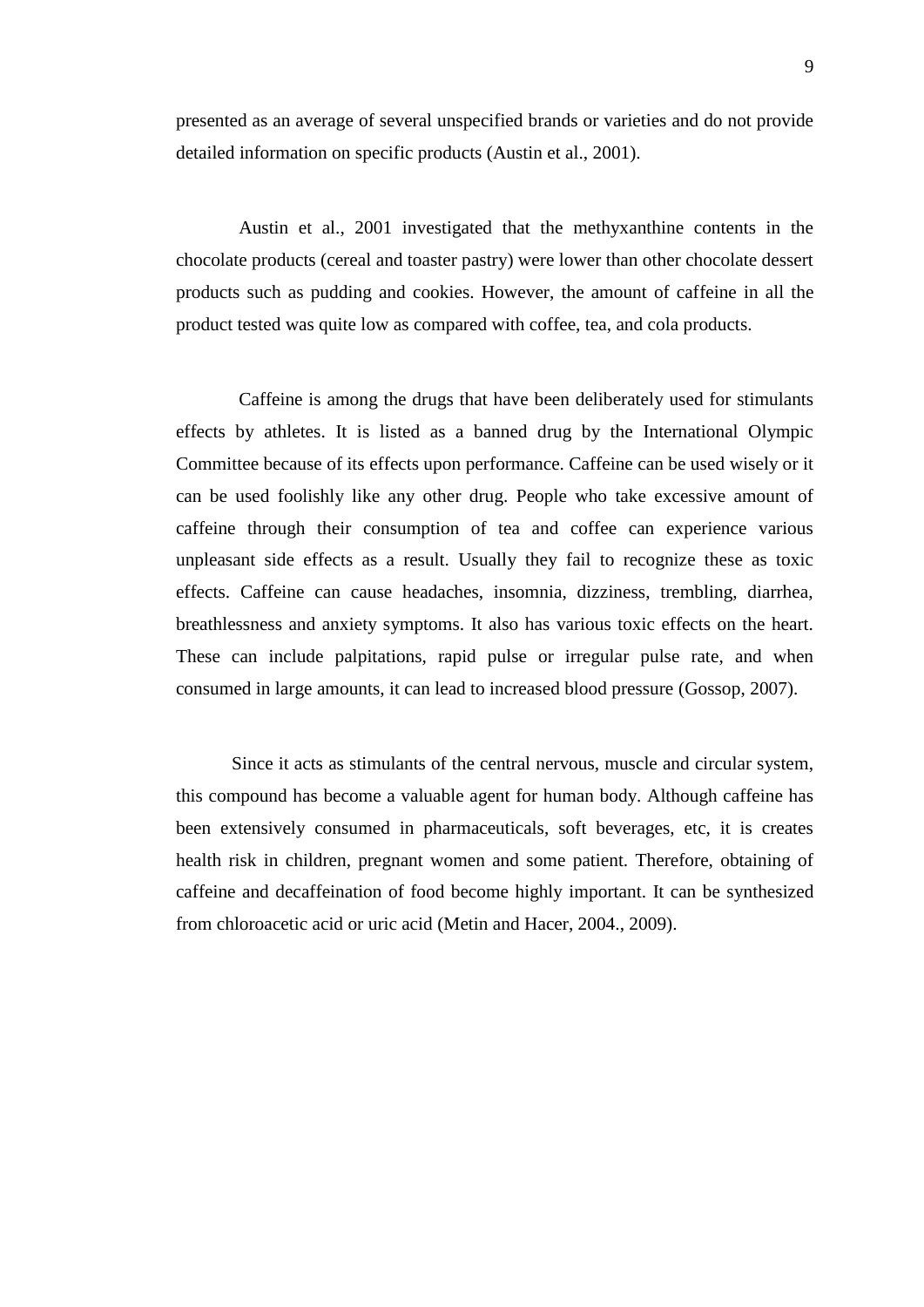|                     |                      |                              | Caffeine content (mg)    |                                 |
|---------------------|----------------------|------------------------------|--------------------------|---------------------------------|
| Product             | Volume or<br>weight* | Range                        | Average                  | Reference                       |
| Roasted and         |                      |                              |                          |                                 |
| ground coffee       | 150 ml               | 64–124                       | 83                       | Burg (1975)                     |
| (percolated)+       | 150 ml               | -                            | 74                       | Gilbert et al. (1976)           |
|                     | t                    | $37 - 128$                   | 82                       | Stravric et al. (1988)          |
| Instant coffee      | 150 ml               | 40-108                       | 59                       | Burg (1975)                     |
|                     | 150 ml               | $\sim$                       | 66                       | Gilbert et al. (1976)           |
|                     | 150 ml               |                              | 66                       | <b>US FDA (1980)</b>            |
|                     | ŧ                    | 21-117                       | 71                       | Stavric et al. (1988)           |
| Roasted and         |                      |                              |                          |                                 |
| ground coffee       | 150 ml               | 2-5                          | 3                        | Burg (1975)                     |
| (decaffeinated)     | 150 ml               | $\qquad \qquad$              | 2                        | Gilbert et al. (1976)           |
| Instant coffee      | 150 ml               | $2 - 8$                      | 3                        | Burg (1975)                     |
| (decaffeinated)     | ŧ                    | $2 - 6$                      | 4                        | Stavric et al. (1988)           |
| Roasted and         |                      |                              |                          |                                 |
| ground coffee       | 150 ml               |                              | 112                      | Gilbert et al. (1976)           |
| (drip)              | t                    | $37 - 148$                   | 84                       | Stavric et al. (1988)           |
| Ail coffee          |                      |                              |                          |                                 |
| (except             |                      |                              |                          |                                 |
| decaffeinated)      | 150 ml               | 29-176                       |                          | Gilbert et al. (1976)           |
| Tea                 | 150 ml               | 8-91                         | 27                       | Gilbert et al. (1976)           |
|                     | 150 ml               | $\qquad \qquad \blacksquare$ | 24                       | Stavric et al. (1988)           |
| Bagged tea          | 150 ml               |                              |                          | Burg (1975)                     |
|                     | 150 ml               | $28 - 44$                    | $\overline{\phantom{a}}$ | US FDA (1980)                   |
|                     | 150 ml               | $\overline{\phantom{a}}$     | 30                       | Wheeler (Thomas J. Lipton Inc., |
|                     |                      |                              |                          | 1989, personal communication)   |
| *Leaf tea           | 150 ml               | $30 - 48$                    | 41                       | Burg (1975)                     |
|                     | 150 ml               |                              | 30                       | Wheeler (Thomas J. Lipton Inc., |
|                     |                      |                              |                          | 1989, personal communication)   |
| Instant tea         | 150 ml               | $24 - 31$                    | 28                       | Burg (1975)                     |
|                     | 150 ml               |                              | 20                       | Wheeler (Thomas J. Lipton Inc., |
|                     |                      |                              |                          | 1989, personal communication)   |
| Cocoa-African       | 150 ml               |                              | 6                        | Burg (1975)                     |
| -South American     | 150 ml               | $\overline{\phantom{0}}$     | 42                       | Burg (1975)                     |
| Cocoa               | 150 ml               |                              | 5                        | <b>US FDA (1980)</b>            |
|                     | 150 ml               | $2 - 7$                      | 4                        | Zoumas et al. (1980)            |
| Chocolate bar       | 28g                  | $\overline{\phantom{0}}$     | 20                       | Gilbert et al. (1976)           |
| Milk chocolate      | 28 g                 | $\overline{\phantom{0}}$     | 6                        | <b>US FDA (1980)</b>            |
|                     | 28 g                 | $1 - 15$                     | 6                        | Zoumas et al. (1980)            |
| Sweet chocolate     | 28 g                 | $5 - 35$                     | 20                       | Zoumas et al. (1980)            |
| Chocolate milk      | 240 ml               | $2 - 7$                      | 5                        | Zoumas et al. (1980)            |
| Baking chocolate    | 28 g                 | -                            | 35                       | US FDA (1980)                   |
|                     | 28 g                 | $18 - 118$                   | 60                       | Zoumas et al. (1980)            |
| Chocolate candy     | 28 g                 | $1.5 - 6$                    |                          | Tarka (Hershey Foods,           |
|                     |                      |                              |                          | 1989, personal communication)   |
| Soft drinks         |                      |                              |                          |                                 |
| Regular colas       | 180 ml               | $15 - 24$                    |                          | NSDA (1993, unpublished data)   |
| Caffeine-free colas | 180 ml               | 0                            |                          | NSDA (1993, unpublished data)   |
| Diet colas          | 180 ml               | $13 - 29$                    | $\overline{\phantom{0}}$ | NSDA (1993, unpublished data)   |
| Caffeine-free       |                      |                              |                          |                                 |
| diet colas          | 180 ml               | 0                            |                          | NSDA (1993, unpublished data)   |
| Speciality products | 180 ml               | $0 - 35$                     | $\overline{\phantom{0}}$ | NSDA (1993, unpublished data)   |
| Others              | 180 ml               | 0                            | $\overline{\phantom{a}}$ | NSDA (1993, unpublished data)   |

#### **Table 2.3:** Caffeine Content of Food Products as Reported by Various Sources.

\*All volumes and weights reported by original sources have been converted to metric units for consistency.<br>The US FDA cites a range of 75 to 155 mg caffeine per cup (150 ml or 5 fl. oz) of coffee, noting that percolated coffee is in the lower and drip coffee in the upper part of this range.<br>The volumes of coffee per serving prepared at home in this study ranged from 25 ml to 330 ml with a mean

of 224 ml (about 7.5 fl. oz). Volumes of commercially prepared coffee ranged from 30 ml to 205 ml with a mean of 171 ml.

Sources: Barone and Roberts, 1996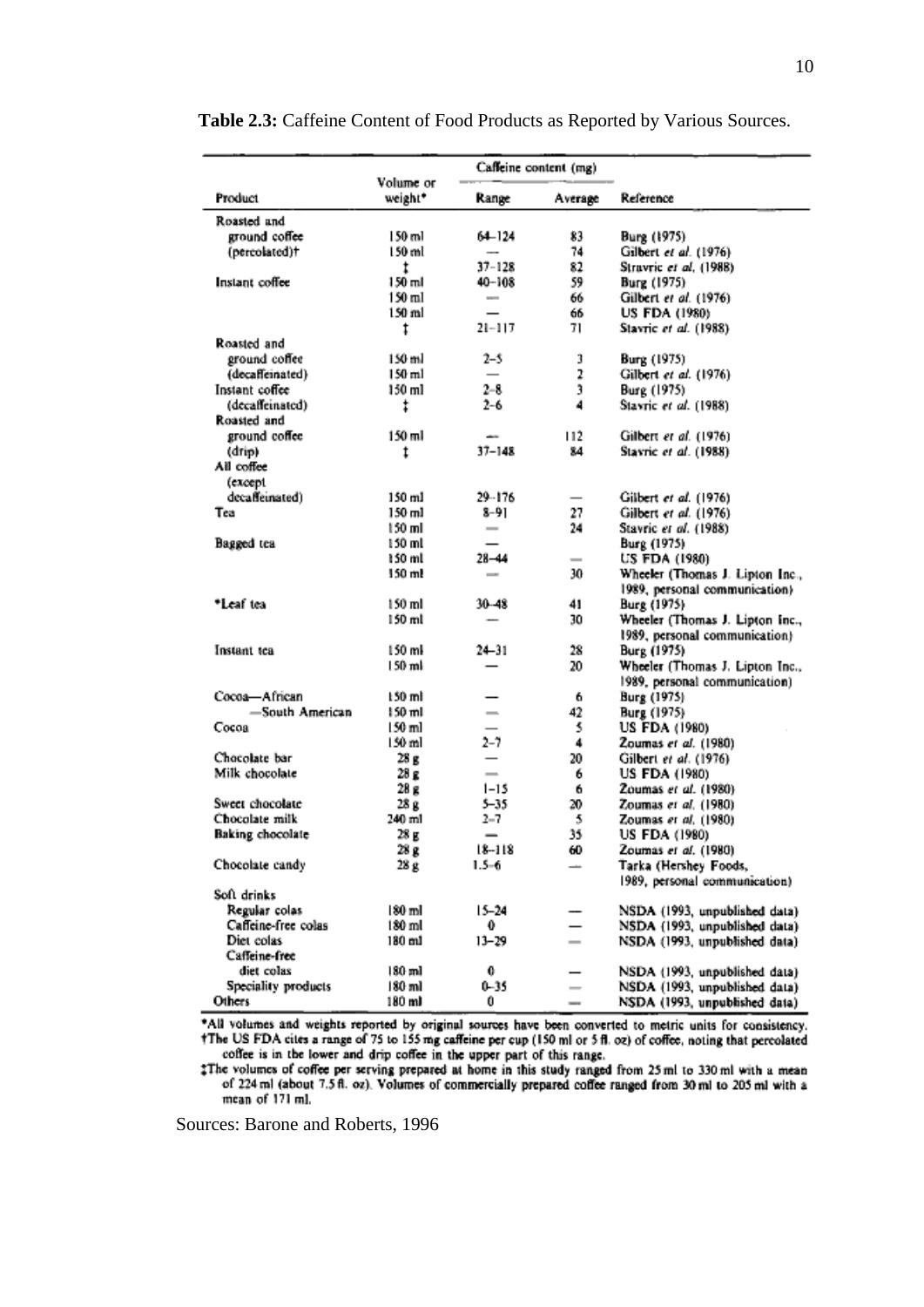#### **2.3 Decaffeination**

The extraction of caffeine from coffee beans is one of the first Chemical Engineering process. The patent of this process exist since 1905 (Bichel, 1979). The extraction of caffeine from coffee is a solid-liquid process, where the coffee is a transferred from the coffee beans solid matrix to the bulk solvent. The beans are not spherical and the caffeine concentration is time depending during process in both phases (Espinoza-Perez et. al., 2007).

Several investigations were report for extraction by supercritical carbon dioxide from guarana (Mehr et al., 1996; Saldana et al., 2002), coffee beans (Peker et al., 1992), green tea (Chang et al., 2000, Park et al., 2007).

Also, Saldana et al., 2002 investigate that methylxanthines were extracted from guarana seeds, mate leaves and cocoa seeds using supercritical carbon dioxide and ethanol. Furthermore the extraction of tea polyphenols and tea caffeine from green tea leaves were investigates by the microwave-assisted extraction method.

The present experimental study was carried out on the stalk and fiber wastes of Turkish black tea factories by supercritical carbon dioxide extraction. The nature of the raw materials makes leaching of caffeine from tea stalk and fiber wastes economic and commercially feasible. They have no economic value other than being used as very low grade fuel. The purpose of this study was to investigate the influence of operational conditions on extraction yield. The yield was compared with the yield of chloroform extraction in the specified conditions which had been reported in a previous study (Metin and Hacer, 2004).

During the testing in Shufen et. al., 1990, it was found that only 1 ml of 1 M sodium hydroxide solution was needed to regulate the pH between 12.5 - 12.7 for pure sample solution. However, when it was done according to the procedure, over five times of 1 M sodium hydroxide solution used to give the same pH. The reason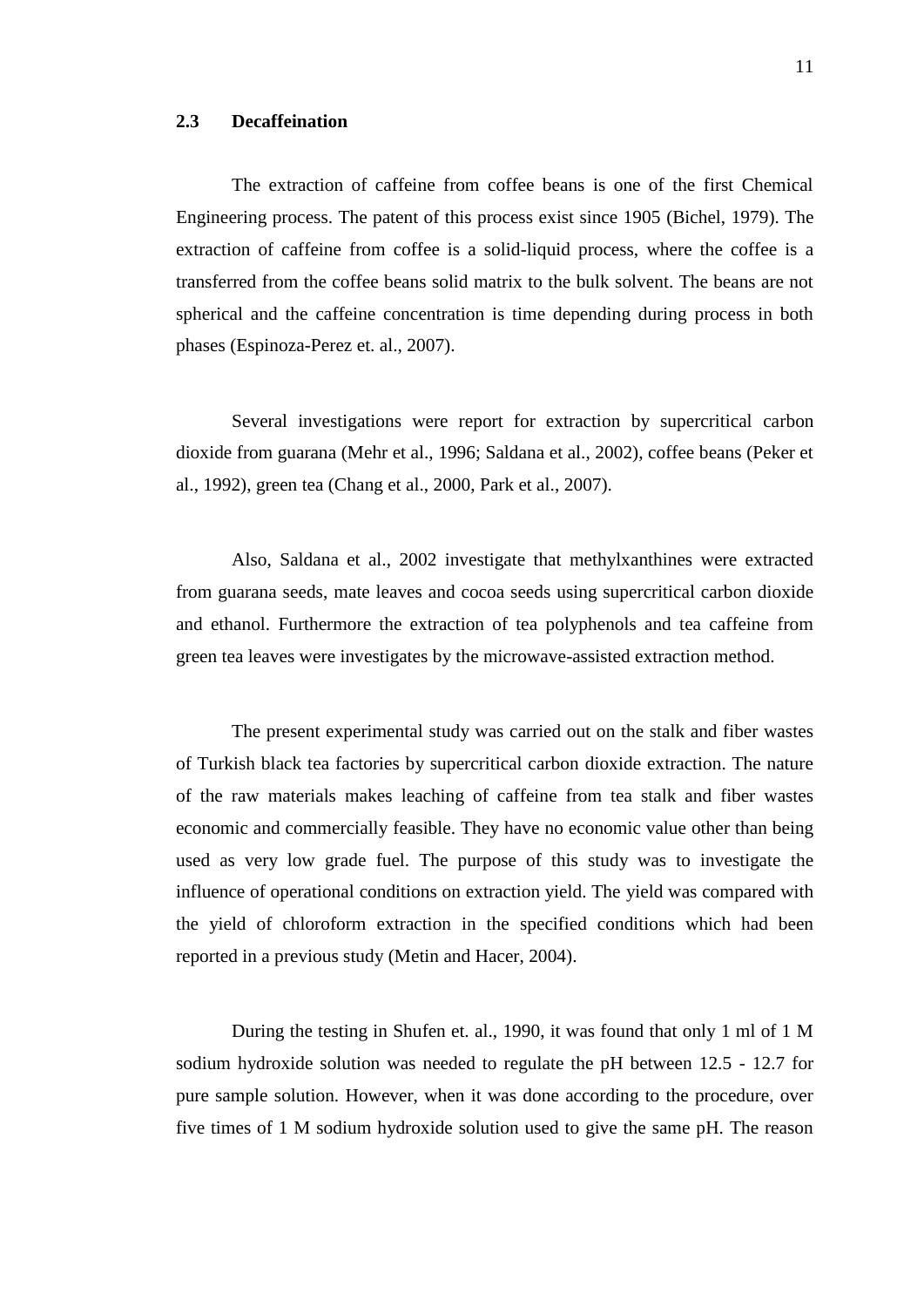may be that the presence of sodium hydrogen carbonate and sodium hydroxide creates a buffereing effect, making control of the pH easier.

The extraction of methylxanthines has been performed using liquid extraction solvents such as dimethyl chloride, chloroform and water (Hulbert et al., 1998, Caudle et. al., 2001). However, chemical solvent need several time for extraction complete. Although water an excellent solvent, is highly non selective and its use may result in the removal of other valuable component from the extracted product, which gradually leads to deterioration of the analytical column (Saldana et al., 2002).

Kim et. al., 2008 said that acetone, methanol, ethanol and acetonitrile as extraction solvents were used to obtain caffeine-free green tea. Also, mixture of methanol and water was used to extract catechin from green tea. The use of the organic solvents in not appropriate because residual organic solvent have potential adverse effect on human health even though effective decaffeination can be achieved using the organic solvents. Therefore, non-toxic and effective decaffeination alternatives such as supercritical fluid extraction using carbon dioxide as a solvent have been explored in recent years. The advantage on using supercritical carbon dioxide extraction  $(SCCO<sub>2</sub>)$  have been well documented by Mansoori et al., 1988, Park et al., 1987, and Martinelli et al., 1991.

#### **2.4 Analysis of Caffeine**

HPLC has recently used to identify and quantify simultaneously methylxanthine and polyphenols levels in cocoa and chocolate products (Blauch and Tarka, 1983; Kim et al., 1983; Kreiser and Martin, 1980). Most of the research carried out involved the analysis of commercial cocoa, chocolate liquors, different type of chocolate and cocoa beverages (Timbi et al., 1978).

Pura, 2001 proposed the use of Seppak cartridge for the purification of cocoa extract before injection onto a HPLC reverse-phase column. In this way, the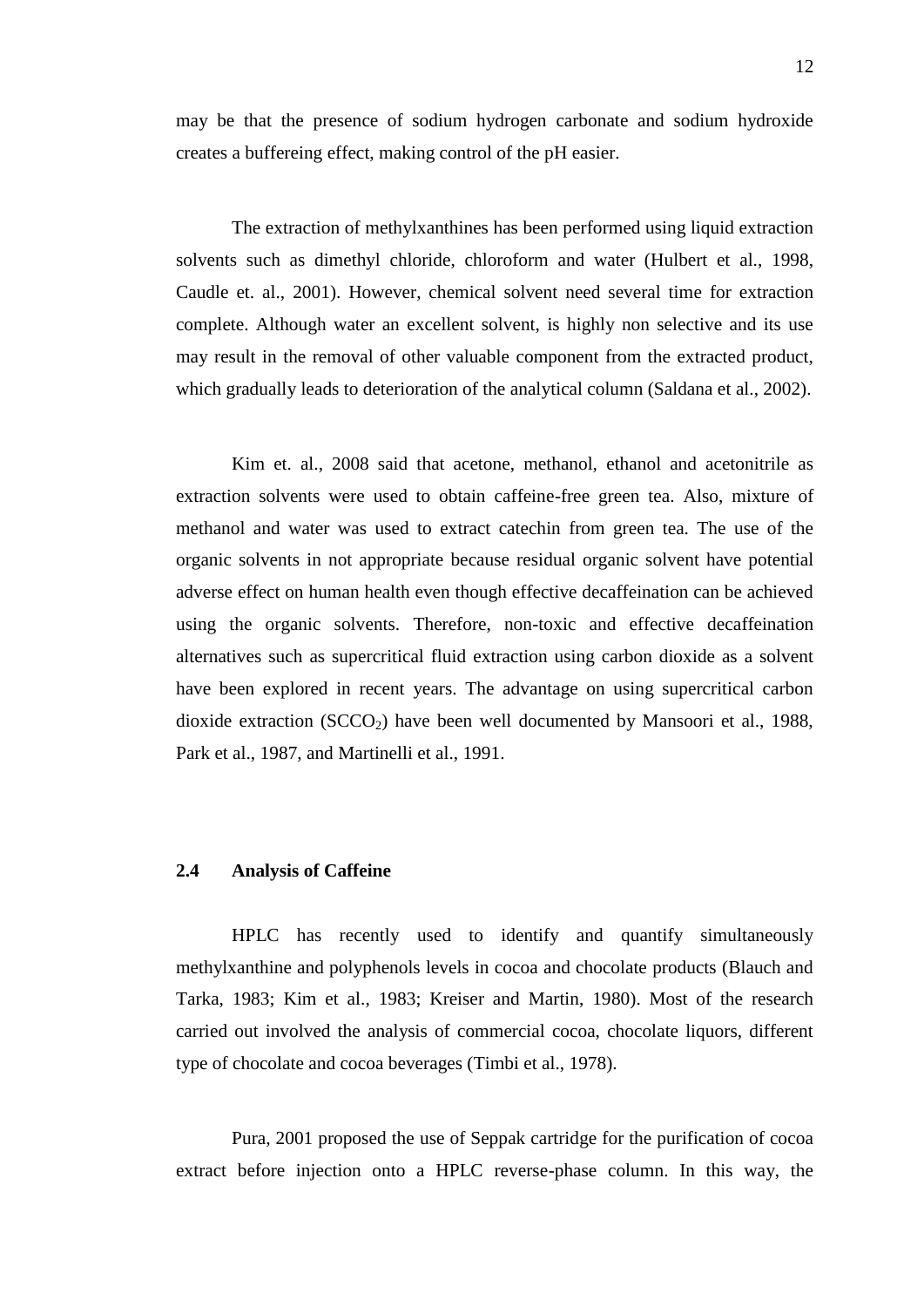interfering cocoa pigments are effectively removed, therefore increasing the column life.

Mumin et al., 2006 have developed a HPLC method for the determination of caffeine which was using HPLC instead of using UV-Visible Spectrophotometer. HPLC method is choosing to determine the caffeine because HPLC is the most widely used qualitative and quantitative determination and separation method.

The method is popular because it is non-destructive and can be applied to thermally labile compounds (unlike GC). It is also a very sensitive technique since it incorporates a wide choice of detection methods.

With the use of post-column derivation methods to improve selectivity and detection limits, HPLC can easily be extended to trace determination of compounds that do not usually provide adequate detector response. The wide applicability of HPLC as a separation method makes it a valuable separation tool in many scientific fields.

Espinoza-Perez et. al., 2007 investigate that the evolution of caffeine concentration was measured both in extract and refined phase by using gas chromatography.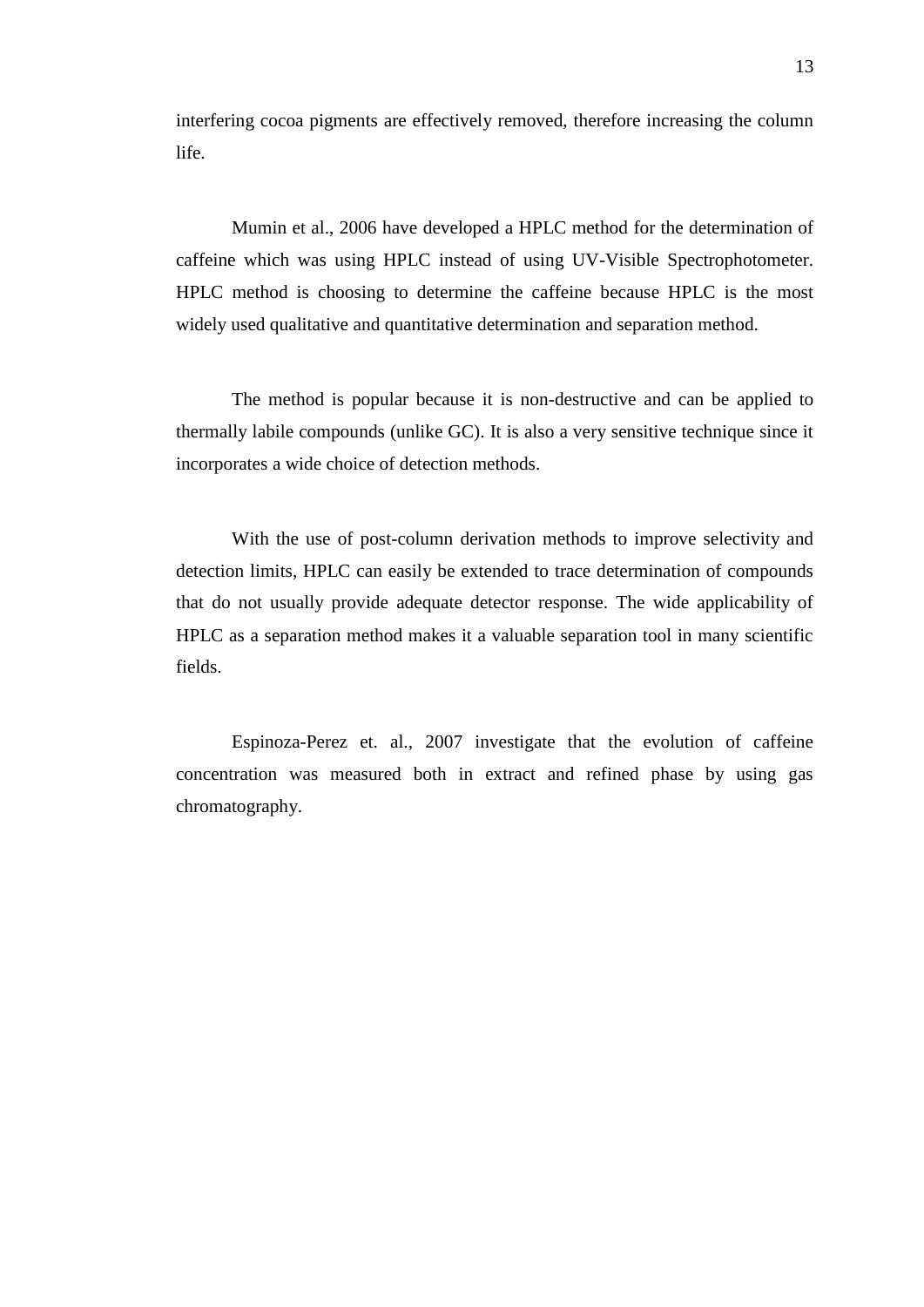#### **CHAPTER 3**

#### **METHOD AND METHODOLOGY**

This method of extraction of caffeine was using batch system. This method of this study is based on the study of which the title is Determination and Characterization of Caffeine in Tea, Coffee and Soft Drinks by Solid Phase Extraction and High Performance Liquid Chromatography (SPE - HPLC) (Mumin et al., 2006) and UV Spectrophotometric Determination of Theobromine and Caffeine in Cocoa Beans (Li et al, 1990).

#### **3.1 Material**

The green *MCBC1* cocoa seeds were bought from Malaysian Cocoa Board research station in Jengka, Pahang.

#### **3.2 Chemicals**

There are list of the chemicals was used in order to done this research:

- **-** Ethanol
- **-** Solid sodium hydrogen carbonate
- **-** 1M sodium hydroxide
- **-** 10% lead ethanoate solution